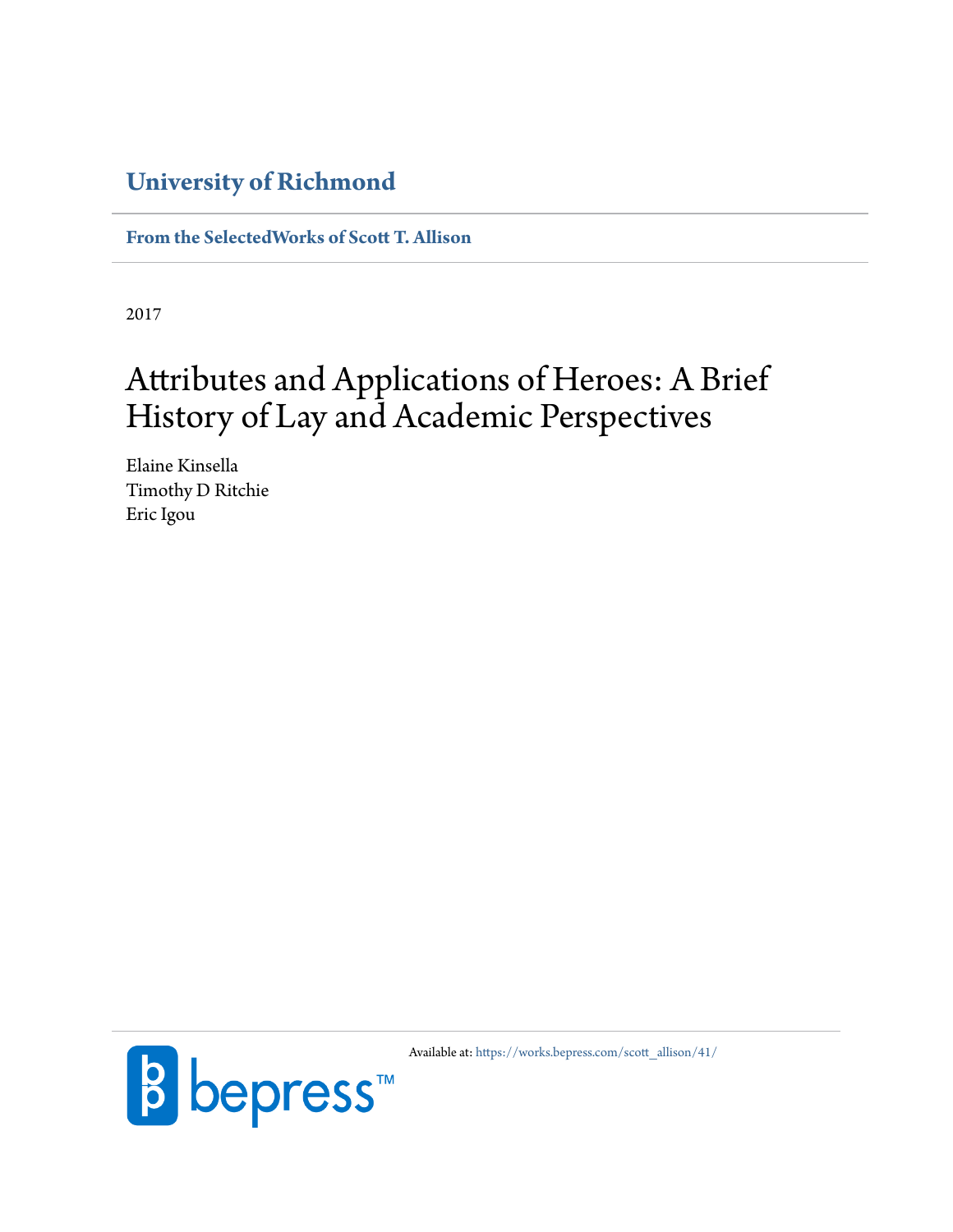# 1

# **Attributes and Applications of Heroes**

# A Brief History of Lay and Academic Perspectives

*Elaine L. Kinsella, Timothy D. Ritchie, and Eric R. Igou*

Research on heroism typically seems fascinating to people in everyday life: they ask insightful and interesting questions about the research, offer their personal reflections on heroes, and sometimes share details of significant life events triggered by the conversation. Heroism is an approachable topic that appears to influence individuals and groups in extraordinary ways. Indeed, heroes have been described as "support for all human life and the inspiration of philosophy, poetry, and the arts" and function as "a vehicle for the profoundest moral and metaphysical instruction" (Campbell, 1949, p. 257).Campbell further suggests that the metaphors by which heroes live have been "brooded upon, searched,and discussed for centuries: they have served whole societies, furthermore, as the mainstays of thought and life" (p. 256).

Scholars convey similar ideas about the ways that heroes shape and represent culture (Hegel, 1801/1975),and act as source of social control (Klapp, 1954). Other philosophers highlight heroworship as a way to re-establish meaning and idealism (Früchtl, 2009). Not only do heroes help people to survive physical dangers, but also they can evoke eudemonistic questions of "How should I live? What do I really want?" (Früchtl, 2009). Further still, individuals may seek to achieve symbolic immortality and a meaningful existence by worshiping the lives of their heroes (Becker, 1973). In an essay entitled "What makes a life significant?" William James wrote:

What excites and interests the looker-on at life, what the romances and the statues celebrate and the grim civic monuments remind us of, is the everlasting battle of the powers of light with those darkness; with heroism, reduced to its bare chance, yet ever and anon snatching victory from the jaws of death.

*(James, 1899, pp. 5–6)*

These influential writings about heroes hint about the psychological importance of heroes to individuals and groups, and are suggestive of the role heroes can play in movements, institutions, political regimes, historical periods,and everyday life (Klapp, 1954). However, until very recently the associated systematic empirical investigations have been scarce in the social science literatures.

Addressing this gap, contemporary social scientists have turned their attention to finding answers to important and unanswered empirical questions about heroes, such as: What are the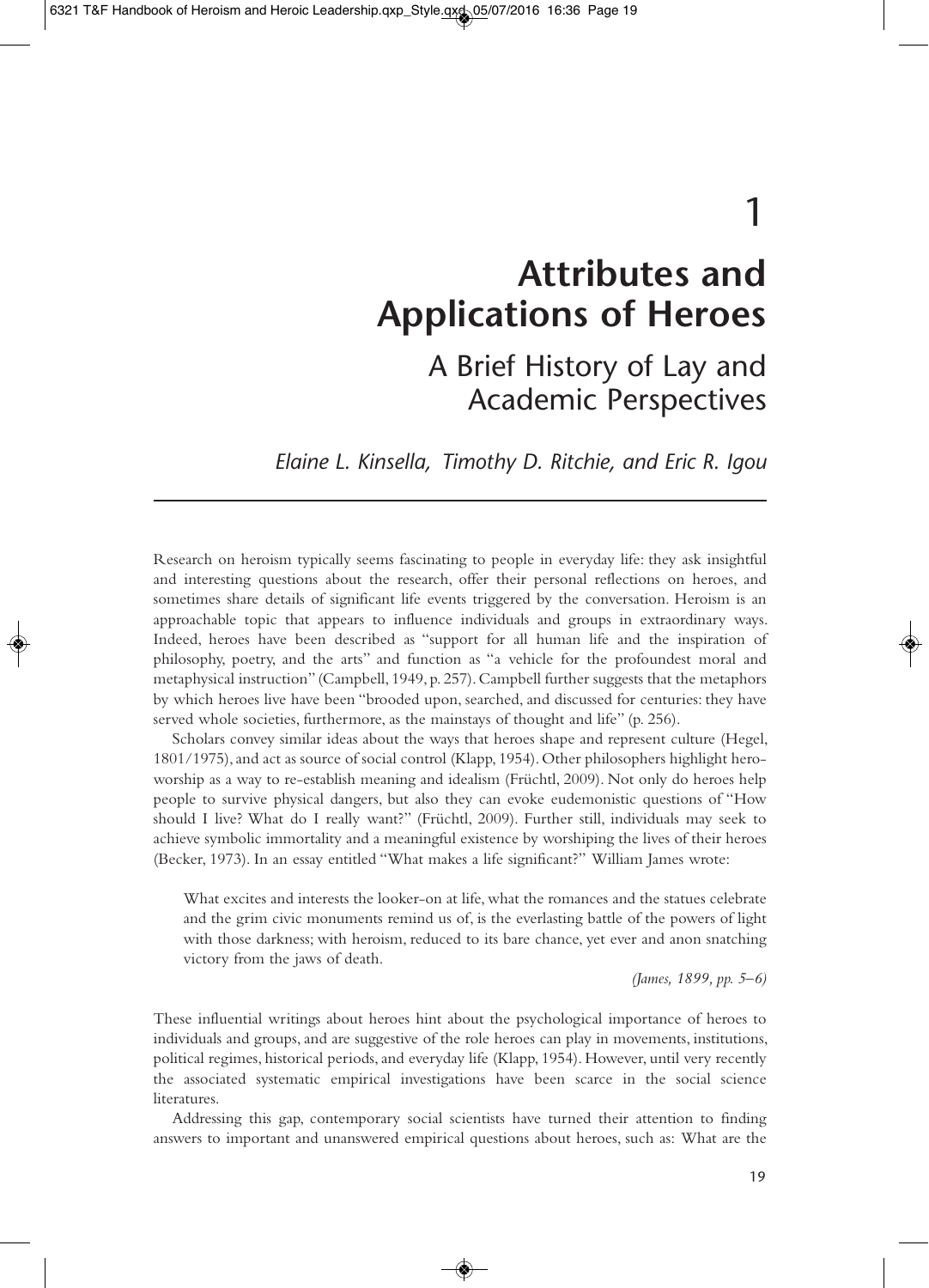most essential characteristics of a hero?Why are heroes important?What psychological and social functions do heroes provide to individuals and groups? How does heroism differ from altruistic behaviors? What are the conceptual differences between heroes, leaders, and role models? In this chapter, we highlight the contribution of psychology so far to our understanding of this ancient and complex subject.

First, we briefly summarize the existing research on heroism with particular focus on the audience for heroes, and their perception of hero characteristics and influence. Second, a new model, the hero functions framework (Kinsella, Ritchie, & Igou, 2015a), is presented and the three categories of psychological functions that heroes seem to fulfill for others are discussed. Third, we outline three areas that we believe should be prioritized when planning future research. Fourth, we provide examples of how to use citizen heroes as a tool for positive change in health, well-being, rehabilitation, and education contexts.

# **What is a Hero?**

Heroes come in many forms: some real and some fictional. The term hero derives from the Greek word *heros*, meaning protector or defender. Historical views of heroism emphasize the importance of nobility of purpose or principles underlying a heroic act (see Zimbardo, 2007), but definitions of heroes have changed over generations. The term hero is used on a daily basis in the media (Sullivan & Venter, 2010) and many people readily name their personal heroes (Kinsella et al., 2015a). However, the term hero has been described as "radically ambiguous" in contemporary life (Gill, 1996, p. 98). For example, heroes have been described as those who reflect societal values (Campbell, 1949; Smith, 1976), provide standards of conduct (Pretzinger, 1976; Wecter, 1941), represent an ideal self-image (Caughey, 1984), in terms of their exceptional behavior, unusual merits or attainments (Boorstin, 1987; Klapp, 1954), and acting in an altruistic or courageous way despite physical risk (Becker & Eagly, 2004).

Becker and Eagly (2004), however, were criticized for narrowing the definition of hero to exclude heroism in the service of ideas (Martens, 2005). Heroes are also described as individuals concerned with protecting and promoting the well-being of future generations (McAdams, 2008). Schwartz (2009) describes heroes as individuals who demonstrate practical wisdom, showing the desire to do good for others and the capacity to do the right thing in a particular situation.

Franco, Blau, and Zimbardo (2011) distinguish between heroism and other prosocial behaviors, such as altruism: Heroism typically involves greater levels of risk and self-sacrifice, and unlike altruism, health benefits are rarely associated with heroism due to the high levels of personal sacrifice involved. Those authors note that heroes reliably choose a challenging particular course of action even when it may be psychologically easier to exit the situation (e.g., in the case of whistleblowers and political activists), whereas bystander intervention typically involves an actor who feels they have no psychological choice but to save, rescue or help another person in an emergency situation (see Franco et al., 2011).

A number of scholars have suggested that a common heroic ideal exists (Jung, 1969; Allison & Goethals, 2011). To examine stereotypes of heroes, researchers refocused the meaning of heroism, by examining lay conceptions of heroes; a means to understand the defining features of heroism and how the term is applied in daily life (Allison & Goethals, 2011; Kinsella et al., 2015a; Sullivan & Venter, 2010). This approach converges with some of the central goals of empirical research; namely, construct conceptualization and quantification, method and results replication, and practical applications.

The first of such studies included pilot work with children to identify the characteristics of their preferred hero characters (Gash & Conway, 1997). The 24 characteristics derived from this work were: active, beautiful, brainy, brave, brilliant, caring, confident, dresses well, famous,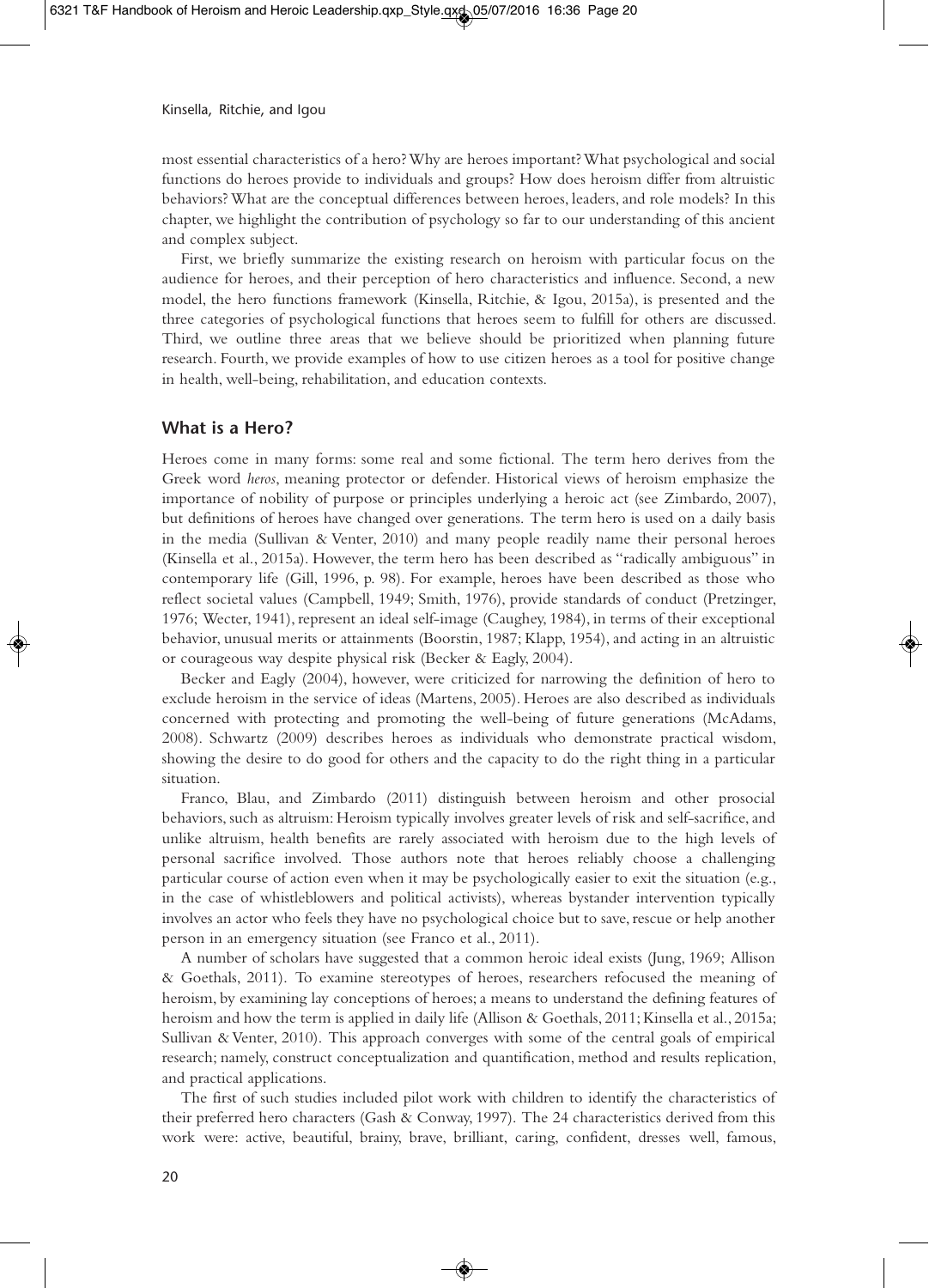friendly, funny, gentle, good, good-looking, helpful, honest, important, kind, loving, loyal, rich, skillful, strong and warrior. The children named heroes who originated from diverse domains such as family, film, TV, politics, community, religion, music, sport and other broad categories. It is interesting that children selected beautiful, famous, good-looking, and rich as important features of heroism. However, perhaps it is not surprising given that fairy tales, cartoons, or movies often portray good people and heroic figures as beautiful, pretty, or attractive (Eco, 2004; Klein & Shiffman, 2006). The findings from Gash and Conway (1997) indicate that children do show some bias, such that "beautiful people are good," or in this example, heroic. At a later developmental stage, children may develop an ability to acknowledge good and heroic behavior with less regard for a person's physical appearance, however adults do still have a tendency to assume that beautiful people possess more socially desirable traits (Dion, Berscheid, & Walster, 1972).

In another study, students based at a Catholic university in the USA were asked to define a hero and were provided with one half of a page to write an open response. Participants'responses were compared with six categories of hero definitions existing in the literature (see Sullivan & Venter, 2010, p. 437). Most commonly, participants defined heroes as "providing standards of conduct/being a role model" (*n* = 81) and "representing an ideal self-image" (*n* = 85). Fewer individuals defined heroes in terms of their accomplishments (*n* = 57), specific altruistic acts (*n*  $=$  48), embodying social values ( $n = 16$ ), or allowing individuals to vicariously reach new experiences  $(n = 1)$ . Many persons' responses reflected how they relate to their hero, in other words, viewing the hero as a role model or viewing the hero as an idealized version of the self.

In a second study, Sullivan and Venter (2010) requested students recruited from a Southern Baptist university in the USA. Participants were asked to identify one of their heroes and to provide reasons to explain why this person is a hero. Participants were provided with 9 blanks for them to record their reasons as well as an example:"Hero: GeorgeWashington, US President; Reasons: Honest, intelligent, great leader, brave." Participants' responses were coded to account for synonyms or unique phrasing, and features were compiled according to frequency of each term's use. The results indicated that the participants described heroes as intelligent, loving, caring, talented, hardworking, a role model, creative, motivated, and religious (Sullivan & Venter, 2010). One wonders whether adults sampled from a secular setting would prioritize different hero features. The authors acknowledge that the example of George Washington may have primed participants to think and respond in a particular way, thus calling to question the validity of the list of hero features generated. The issue of using specific hero examples in research is a key methodological challenge facing hero researchers.

Allison and Goethals (2011) asked a sample of college students in the USA to list the traits that they believed described heroes. Next, a sample of students sorted the traits, identified in the first study, into groups based on how similar or different they thought the traits were to each other. Data analysis suggested eight trait clusters of heroes: smart, strong, caring, selfless, charismatic, resilient, reliable, and inspiring (the "Great Eight"; Allison & Goethals, 2011). One could argue that "loving" is an aspect of "selfless" and that "creative" is included in the "smart" category. The characteristics smart/intelligent and caring were also mentioned by Sullivan and Venter (2010), but the characteristics loving, talented, hardworking, a role model, creative, motivated, and religious did not appear in this more recent study. Given the discrepancies between the findings in the studies described above, one could wonder whether the differences were arising as a result of the different methods employed as well as the populations sampled. Further, one could ask whether non-USA and non-student samples respond similarly to the question,"what makes a hero?"

To address these questions we (Kinsella et al., 2015a) conducted seven independent samples using prototype methods, in an attempt to understand how people think about the characteristics of heroes, and to decipher how those features compare with leader and role model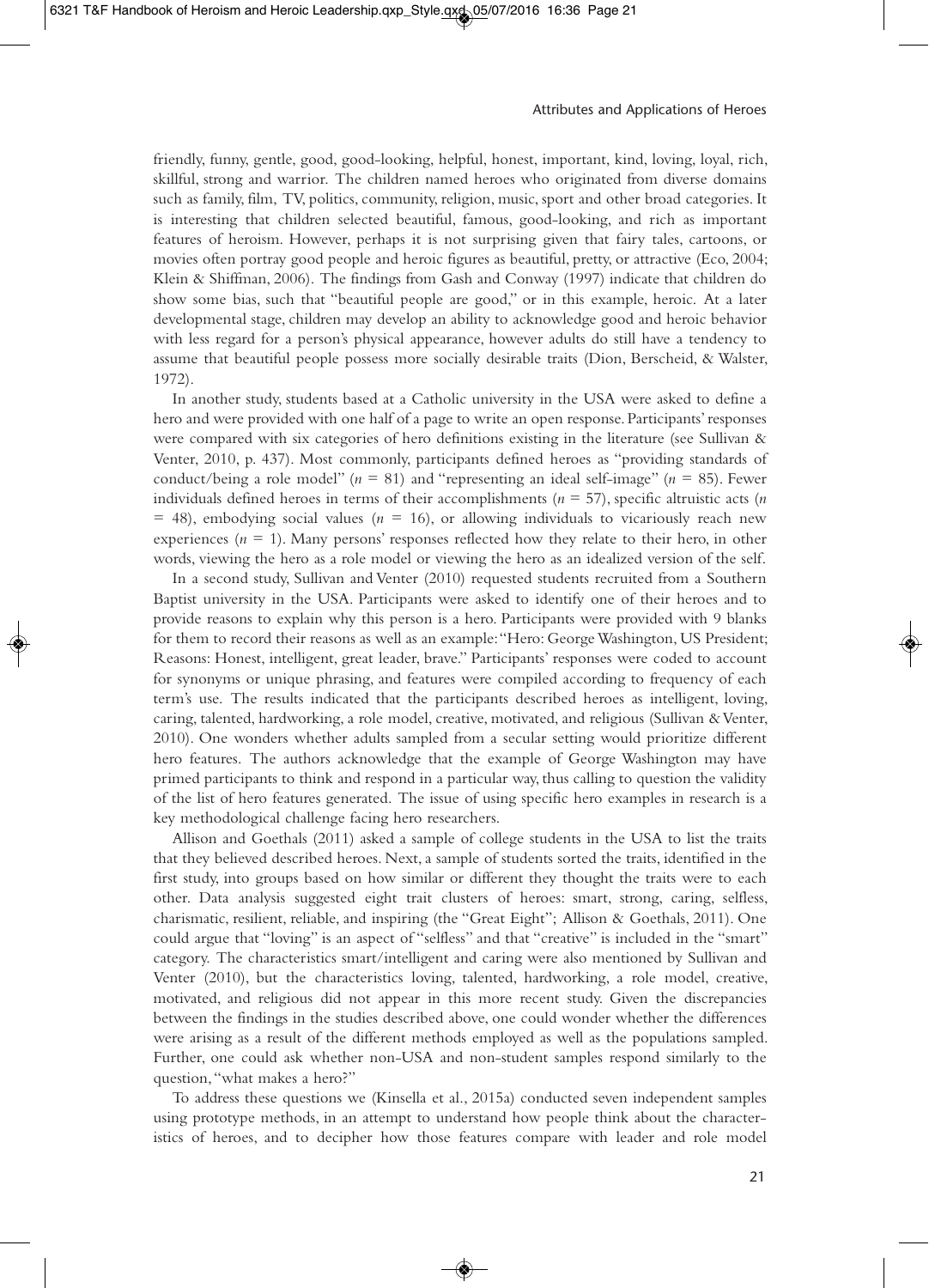characteristics. The samples were drawn predominantly in Europe and the USA from community samples, online communities,and among student populations. Research on everyday social phenomena is dependent on the availability of a conceptual definition (Cronbach & Meehl, 1955). To meet this requirement,a theoretical definition must ensure rigor and coverage of the topic (Gregg,Hart, Sedikides, & Kumashiro, 2008). A method that balances both scientific rigor and captures the complexity of everyday phenomena is prototype analysis (e.g., Hassebrauck, 1997; Gregg et al., 2008). We employed this method to identify how a hero is viewed and to characterize the features that are more or less prototypical of that person.

In our studies, the first step was to generate open-ended descriptions of the *characteristics* of heroes and heroic behavior (Study 1, *n =* 189). These descriptions were later grouped together into 26 categories of hero features by independent coders to determine if such features were identical, semantically-related, or meaning-related. The second step was to identify which of these characteristics were most central to the concept of hero using a ratings scale method (Study 2,  $n = 365$ ), a reaction time task (Study 3,  $n = 33$ ) and a surprise recall task (Study 4,  $n = 25$ ). The findings from these four studies indicate that the central features of heroes are: brave, moral integrity, conviction, courageous, self-sacrifice, protecting, honest, selfless, determined, saves others, inspiring, and helpful. Less common than the central features but frequently included peripheral features are: proactive, humble, strong, risk-taker, fearless, caring, powerful, compassionate, leadership skills, exceptional, intelligent, talented,and personable. Interestingly, the list of central and peripheral features represents characteristics that area stereotypically masculine (brave, protecting, strong, fearless) and female (helpful, selfless, caring, compassionate) which perhaps challenges a view that heroes are conceptualized in exclusively masculine terms. Next, in our Study 5 ( $n = 89$ ) of that project, participants most strongly identified a hero when the target was described with central features (vs. peripheral or neutral features). The findings support the idea that people's conceptions of heroes are matched on the basis of a cognitive construction process (Goethals & Allison, 2012).

The third stage involved teasing apart the characteristics that were most closely associated with heroes when pitted against leaders or role models using rating scales. Both Study 6 (*n =* 212) and Study 7 (*n =* 307) indicated that the prototypical or central features of heroes did not fit conceptually as well for role models and leaders. In other words, heroes were more likely to be described as brave, showing moral integrity, saving others, willing to sacrifice, altruistic, compassionate, selfless, courageous, and protecting, than leaders or role models.

Lay conceptions of heroes encompass both planned, learned, controlled heroic everyday acts, as well as heroic acts that include spontaneous, involuntary, reactive, and unplanned acts. These findings suggest that participants (aged between 18 and 73 years), sampled predominantly in Europe and the USA, were able to communicate clear conceptual differences between heroes, leaders, and role models. What is particularly noteworthy is that lay conceptions of a hero, sampled across 25 different countries, reflect its original Homeric meaning—pertaining particularly to moral integrity, bravery, and self-sacrifice. Thus, a person described as brave, showing moral integrity, conviction, courage, self-sacrifice and who is willing to protect others is likely to evoke the schema of hero, if at least in Europe and the USA. It is interesting to note that lay theories about risk and personal sacrifice associated with heroes are consistent with previous concerns about the physical risk, financial consequences, loss of social status, social ostracism, or possible long-term health problems associated with heroic behavior (Franco et al., 2011; Glazer & Glazer, 1999; Shepela et al., 1999).

Participants described martial heroes, civil heroes, and social heroes (discussed later in this chapter; for full discussion see Franco et al., 2011) in their survey responses, and notably, both male and female heroes were named as personal heroes. While gender differences in conceptions of heroes were not apparent (both male and female participants agreed on the central characteristics of heroes), there were differences in participants' naming of their personal heroes. For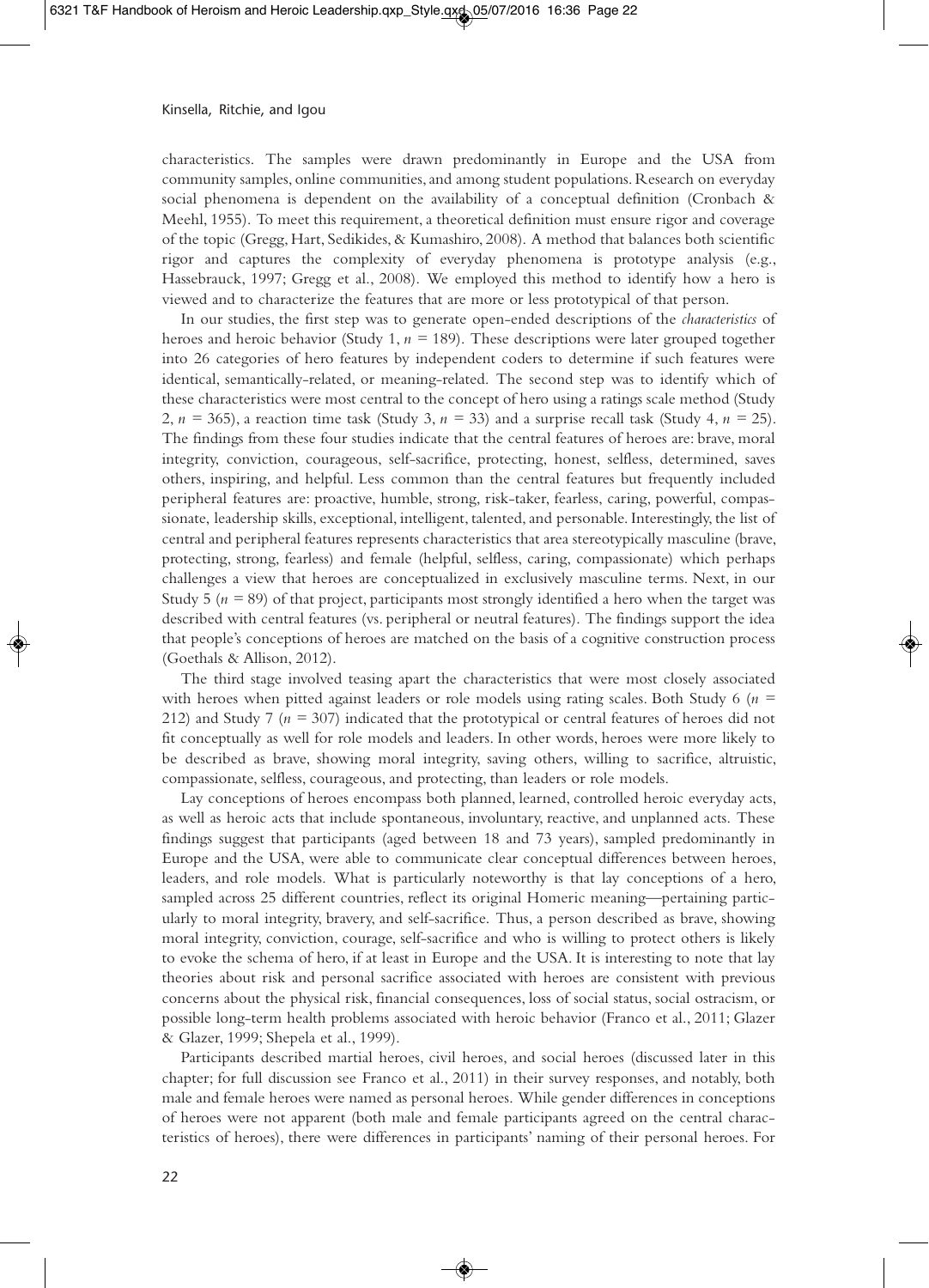instance, there was a slight tendency for participants to name female family members and lesser known or "unsung" heroes (e.g., mother, grandmother, teacher), as well a limited number of female social heroes (e.g., Rosa Parks, Aung San Suu Kyi). The male heroes named by participants tended to fit the more traditional stereotype of a hero that includes physical risk heroism (including both martial and civil heroism), superheroes (e.g., Batman, Spiderman, Iron Man), as well as famous heroes and political activists (e.g., Nelson Mandela, Martin Luther King). Cultural views about heroes are shifting and educational initiatives such as Giraffe Heroes Project (www.giraffe.org) and Moral Heroes (http://moralheroes.org) serve to remind audiences of the many inspirational examples of female and male heroes around the world.

Opportunities for explicit, implicit, or subliminal priming of heroic behavior are now possible using the central and peripheral characteristics of heroes. Using various priming techniques, researchers can learn how to use heroes to influence individuals' physiological, cognitive, motivational, emotional, or behavioral responses. Future research could assess how priming people with heroic images or characteristics might influence their internal states, goals,and behavior. In fact, such techniques might also prime people to display their own heroic characteristics (e.g., strength, bravery, integrity, and self-sacrifice), if at least temporarily. We encounter positive caricatures and ideal forms of heroes in books, comics, television programs, movies or videogames, however, little is known about the priming influence of these superheroes: How do these everyday heroic encounters shape our daily lives?

# *What about Warmth and Competence?*

Warmth and competence are universal dimensions in person perception (Fiske, Cuddy & Glick, 2006). Judgments about politicians and leaders, for example, typically involve perceptions of warmth and competence (Chemers, 2001). Deductions about heroes may also rely on these dimensions. The central and peripheral characteristics of heroes (Kinsella et al., 2015a) reveal that heroes are described as warm (and the closely related dimension of moral; Wojciszke, 2005) and competent (Fiske, Xu, Cuddy, & Glick, 1999). People who are judged to be warm and competent tend to evoke positive emotions and behavior in others (Fiske et al., 2006). Interestingly, admiration is the emotional response that people experience following an encounter with someone who is warm and competent (Cuddy, Glick, & Beninger, 2011), giving clues about the psychological influence of heroes. Some prototypical features of heroes map onto the dimensions of warmth (e.g., helpfulness, trustworthiness, and moral integrity) and competence (e.g., intelligence, talent, exceptional). Other central heroic characteristics (e.g., protecting, self-sacrificing, saving, inspiring) fit less well within those two dimensions, reinforcing the idea that heroism is multi-dimensional and complex. Therefore, evidence of high morality/warmth and high competence are not sufficient for promotion to traditional hero status according to lay conceptions.

### *What are the Physical Characteristics of Heroes?*

There may be particular physical characteristics associated with heroism. Research suggests that leaders who are taller, more attractive, and display a greater physique are more successful (Van Vugt & Ahuja, 2011); however, the physical features of heroic individuals are not well understood and need clarification. Research on face perception suggests that individuals make instantaneous facial judgments about other individuals and their intentions, often drawing conclusions about the trustworthiness of a person (Willis & Todorov, 2006). For instance, recent evidence suggests that men with wide faces tend to be more sacrificial (Stirrat & Perrett, 2012). Other studies have shown that facial width-to-height ratio can be used to judge aggressiveness (Carré, McCormick, & Mondloch, 2009). Do we make decisions about heroic or non-heroic people based on facial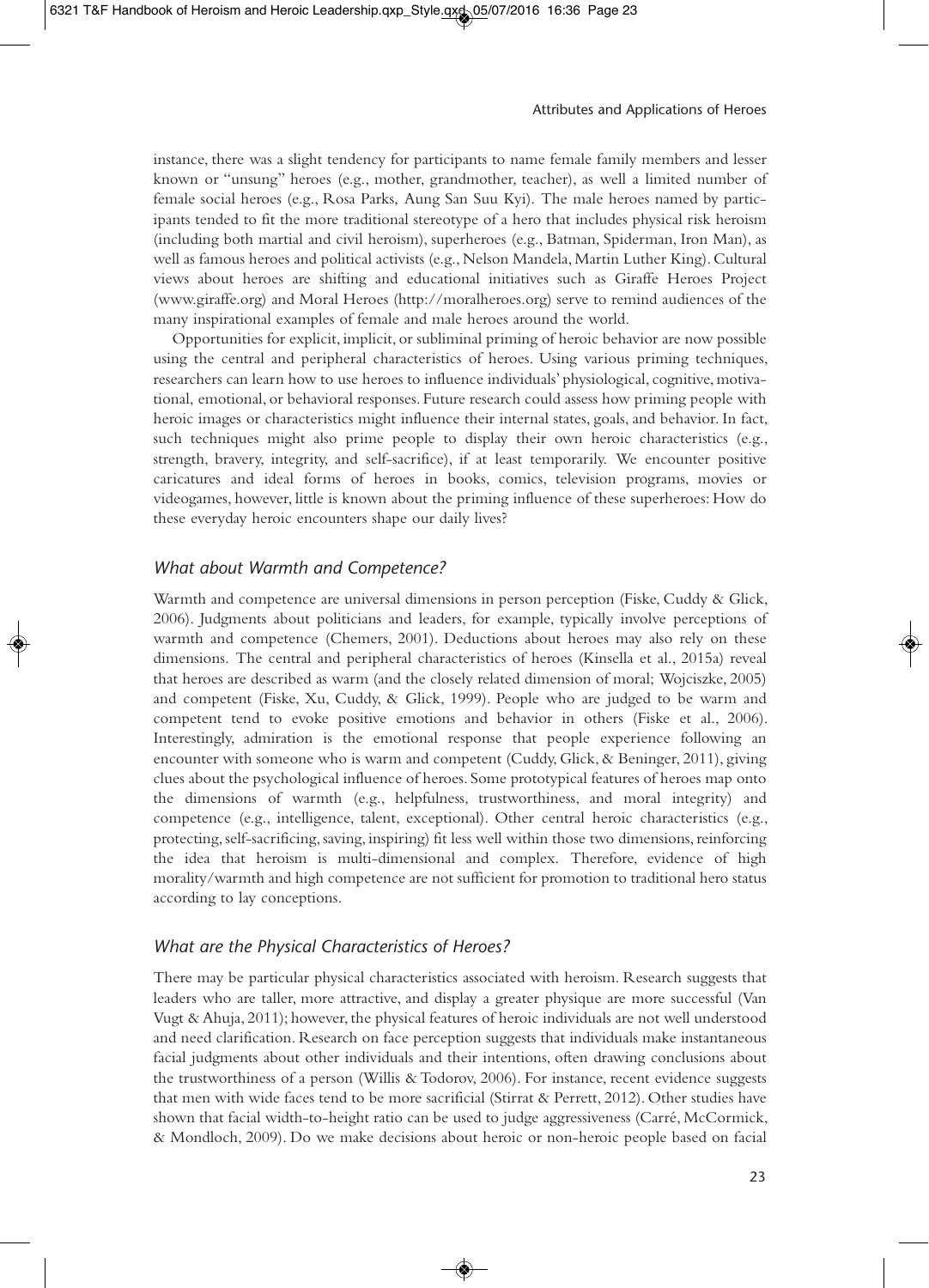and other physical attributes? If so, to what extent do such attributes correspond with actual heroic behavior?

Anecdotal evidence suggests that heroes are often described as strong, larger-than-life, someone to look up to, and standing out from the crowd: each of these phrases suggest that, at least in abstract terms, individuals believe that heroes are larger than the average person. Heroes may appear larger due to their physical size or social size (fame, authority, prestige, social influence). This idea is consistent with research on embodiment by Landau and colleagues (2011), who found that exposure to an expanding physical image led participants to report higher levels of self-actualization. The relationship to heroism becomes clearer by considering the items of the Jones and Crandall's (1986) self-actualization scale that was used. Some of these items relate to feeling a sense of responsibility to help others, fearlessness, having a purpose in life and as such could be viewed as a proxy for heroism.

Similarly, physical size typically correlates with strength (Lakoff & Johnson, 1980); therefore, if people consider heroes as "larger than life" it is not surprising that associated adjectives of strength are common. These ideas are reiterated in heroic journeys of hardship and challenge (see Campbell, 1949), which call for physical and mental strength. Some heroes are known for their physical size but other heroes are celebrated for their mental strength and determination (e.g.,HarrietTubman, Rosa Parks). When an individual encounters a hero directly, they may feel overwhelmed by their extraordinary behaviors, stature, physique, or size resulting in an experience of awe and perceived vastness (Keltner & Haidt, 2003). Considering the physical attributes of popular heroic figures and embodied perceptions may prove a fruitful and interesting direction for future research.

There is likely to be a relationship between the features of heroes and the types of heroes that exist. Perhaps heroic features may be grouped together in a way that different types of heroes emerge. Next, we will turn our attention to examining different types of heroes.

# **Types of Hero**

Three broad categories of heroes have been outlined in the literature (Franco et al., 2011): martial heroes, civil heroes, and social heroes. Some individuals, including police officers, firefighters and paramedics, are bound to a code of conduct where they are trained to protect and rescue others from danger, referred to as martial heroes. Civil heroes, or physical-risk, non-dutybound heroes, also risk themselves for others but there is no military code or training to help them deal with the unfolding scenarios. An example of a civil hero could include a bystander performing an emergency rescue, in other words a Good Samaritan. Not all heroism involves immediate physical risk. For instance, social heroism is associated with serious personal sacrifices. Examples of social heroism include whistleblowers, scientific heroes, martyrs, Good Samaritans, underdogs, political figures, religious figures, adventurers, politico-religious figures, and bureaucratic heroes (Zimbardo, 2007). The prototypical features of heroes identified in our own research (Kinsella et al., 2015a) are relevant and applicable to almost all types of heroes. In fact, these central and peripheral features can be applied and used to describe each of the three broad heroic types, namely, martial heroism, civil heroism, and social heroism (Franco et al., 2011).

Taking a different position, Allison and Goethals (2013) have developed a detailed taxonomy of heroes differentiating heroes on the basis of the type of influence they have on others. The authors note that heroic influence can differ along various dimensions including weak–strong, short-term–long-term, widespread–limited, waxing–waning, hidden–exposed, or constructed– authentic (Allison & Goethals, 2013), and suggest ten subtypes of heroes. Trending heroes, for example, are those heroes whose impact is rising or falling. Examples of trending heroes include Lady Gaga and Arnold Schwarzenegger. Transitory heroes are those individuals who are deemed heroic and celebrated but quickly forgotten—Joe Darby, the whistleblower of Abu Ghraib, for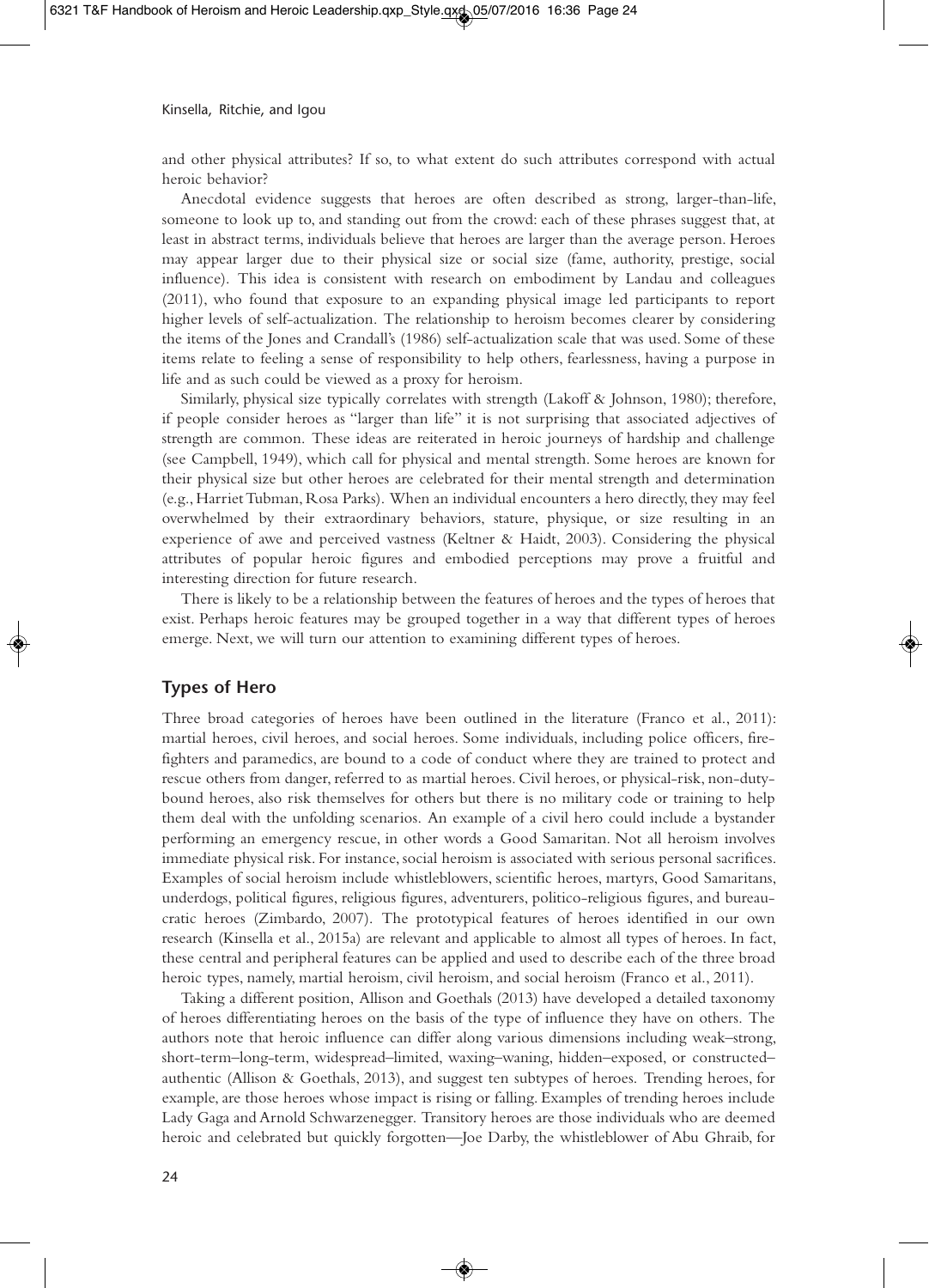example. Transitional heroes are those are particularly influential in our lives during particular phases of development. Examples of transitional heroes include Iron Man and Captain James T. Kirk. Tragic heroes are those whose character failings bring about his or her downfall. Famous examples of tragic heroes include Tiger Woods and Oedipus the King. Transposed heroes are described as individuals who are heroes or at least appear to be heroes, but then convert to villain status (e.g., Harvey Dent). Transparent heroes are those individuals who humbly perform heroic deeds outside of the public spotlight. Examples of transparent heroes include supporting cast in hero narratives and many parents. In one of their studies, Allison and Goethals found that 65 percent of the heroes were perceived to be transparent heroes by participants. Transparent heroes are everyday heroes such as nurses, teachers, fire fighters, first respondents in emergency situations, whose achievements often remain unnoticed.

Traditional heroes, according to Allison and Goethals (2013), are those individuals who come from humble origins, experience early setbacks, and receive assistance from unlikely sources, overcome obstacles, and returns with gifts to society, akin to the classic hero journal described by Campbell (1949). Examples of traditional heroes include the Dalai Lama and Irena Sendler. According to Allison and Goethals' research, traditional heroes made up only 13 percent of their participants hero choice. Transfigured heroes are those who are declared heroic despite only partial evidence to determine whether their status has been exaggerated (e.g., Amelia Earhart, Sherlock Holmes). Transforming heroes are those individuals whose actions have transformed the hero and the society in which they live (Mahatma Gandhi, Nelson Mandela). Finally, there are transcendent heroes who are made up of a mixture of the subtypes of the taxonomy. Examples of transcendent heroes include Jesus of Nazareth and Harry Potter. This taxonomy highlights the diversity of heroes, and the next step then is to identify exactly how heroes act as agents of social influence, and to use this taxonomy to help structure the process.

# **Functions of Heroes**

On an individual level, heroes can be viewed as norms for social comparison where individuals can emulate (e.g., observing the charitable work of Mother Teresa and looking for opportunities to volunteer in one's local charity shop) or avoid (e.g., observing a bystander emergency rescue and then seeking to avoid putting one's own life at risk in the future by putting in place better safety processes and equipment in the workplace) their behavior (Klapp, 1954). Individuals rarely live up to the standards of the hero, according to Klapp, but they do benefit from affirming themselves vicariously through their personal heroes. On a group level, Klapp suggests that heroes organize and simplify collective responses by enlisting interest in causes and creating mass followings, heightening a sense of "we," and strengthening morale by focusing collecting efforts and complexities on one individual.

Groups of people may draw together to praise and support a hero, which reaffirms group values. Heroes may also perpetuate collective values and socially necessary virtues (such as courage, self-sacrifice, hatred of evil) across generations. In fact, Klapp (1954) describes a hero as an heirloom, a symbol or metaphor for values and codes of behavior that can be passed on to others. More recently, Allison and Goethals (2015) proposed the heroic leadership dynamic, a framework that describes both the epistemic (i.e., imparting knowledge and wisdom to others) and energizing (i.e., inspiring and promoting personal growth) functions of heroes. Each of these potential functions, for groups and individuals, seem plausible and fascinating, and complement our own ideas and research about heroic functions (see Kinsella, Ritchie, & Igou, 2015b). In our own analyses of writings about heroes in philosophy, sociology,and psychology, the functions of heroes tend to map onto three key areas of influence: uplifting and enhancing the lives of others (Klapp, 1954; Algoe & Haidt, 2009; Cialdini, 2007), modeling morals and values (Carlyle, 1840; Pretzinger, 1976; Cohen, 1993; Flescher, 2003; Schwartz & Schwartz, 2010), and protecting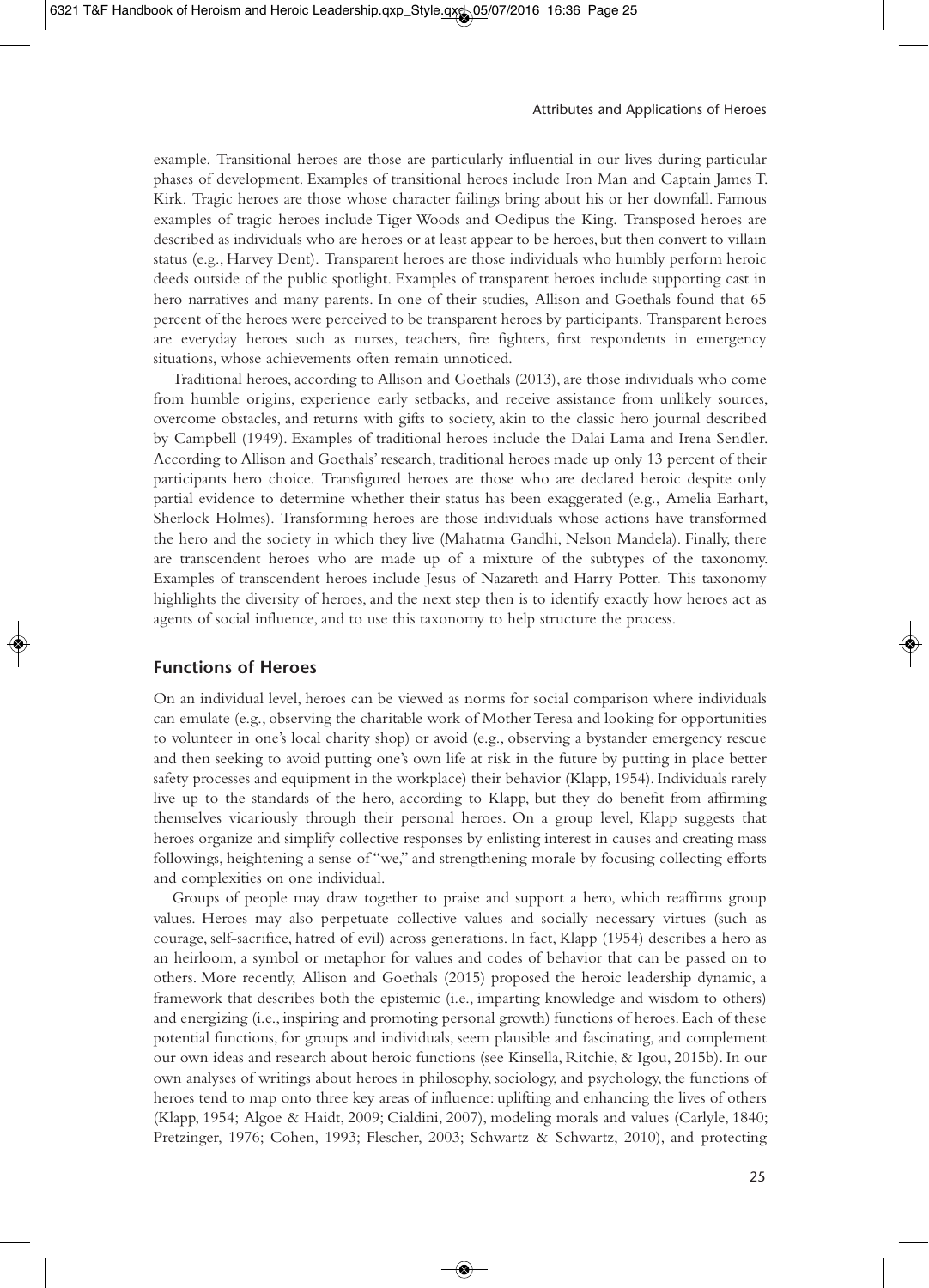others from physical or psychological harm (Becker, 1973; Hobbs, 2010; Goethals & Allison, 2012).

To our knowledge, the first psychological study on this topic was conducted by Gash and Conway in 1997 with children (mostly aged between 9 and 10 years) in an attempt to understand what *functions* heroes provide to others, and the results were as follows: to entertain, to be the best at what they do, to give a good example, to do good, to protect against bad things, to risk their lives for others, to show how well things can be done, and there was an open-ended category (full details not provided). While interpreting these responses it is worth noting that the children sampled by Gash and Conway (1997) were most likely operating at the pre-conventional and conventional levels of moral development (see, for example, Kohlberg, Levine, & Hewer, 1983). The children's responses reflect heroes as figures of authority on good behavior and viewing heroes as a means of promoting interpersonal harmony, rather than representing more abstract principles of social contracts and universal ethical principles (a stage of moral development that typically occurs later in life). Some children may have selected celebrities or sports players as their personal heroes, which in turn influenced their descriptions of heroic functions (for instance, to entertain others). In our view, many celebrities and sports players entertain others, as well as serving as (positive or negative) role models for others, yet few of those well-known individuals display qualities such as bravery, moral integrity, conviction, courage,and self-sacrifice, which are central characteristics of heroism (Kinsella et al., 2015a). A number of the functions identified by these elementary school children relate to themes of enhancing, modeling morals, and protecting others (consistent with our literature review), and spurred us to begin our own investigations of heroic functions.

Building on this work, we designed and conducted four studies in an attempt to identify lay perspectives about the psychological functions provided by heroes (Kinsella et al., 2015b). As part of our initial research project, we asked participants (*n =* 189) to share open-ended descriptions of hero *functions*, which were then sorted by independent coders into 14 categories, including to instill hope, to guide others, to improve morale, and to act against evil or danger. In Study 2, participants ( $n = 249$ ) rated how each function resembled their personal views about heroes.Both exploratory and confirmatory factor analysis techniques revealed that a three-factor model of hero functions fit the data well: Participants described how heroes enhanced the lives of others, promoted morals, and protected individuals from threats (themes that we had previously identified in the literature). In Study 3 (*n =* 242), participants rated heroes as more likely to provide a protecting function than either leaders or role models. In Studies 4a (*n =* 38) and 4b (*n =* 102), participants indicated that thinking about a hero (compared to a leader or an acquaintance) during psychological threat fulfilled enhancement, moral modeling, and protection needs, as predicted by the three-factor model (we call the hero functions framework).

# **The Hero Functions Framework**

Our analysis of the literature and empirical studies (see Kinsella et al., 2015b) provided support to the idea that hero functions can be mapped into three categories: Uplifting and enriching the lives of others (*enhancing*), promoting morals and virtues (*moral modeling*), and protecting individuals from physical or psychological threats (*protecting*): Together these ideas posit the hero functions framework.

**Enhancing.** Lay persons describe the enhancing function of heroes: to motivate, to be a role model, to inspire, to instill hope, to improve morale and camaraderie, and to guide others.Heroes boost energize and inspire us (e.g., the energizing function of heroes; Allison & Goethals, 2015), and likely boost positive emotions such as awe, gratitude, or admiration (Algoe & Haidt, 2009). People experience positivity when they feel a part of their hero's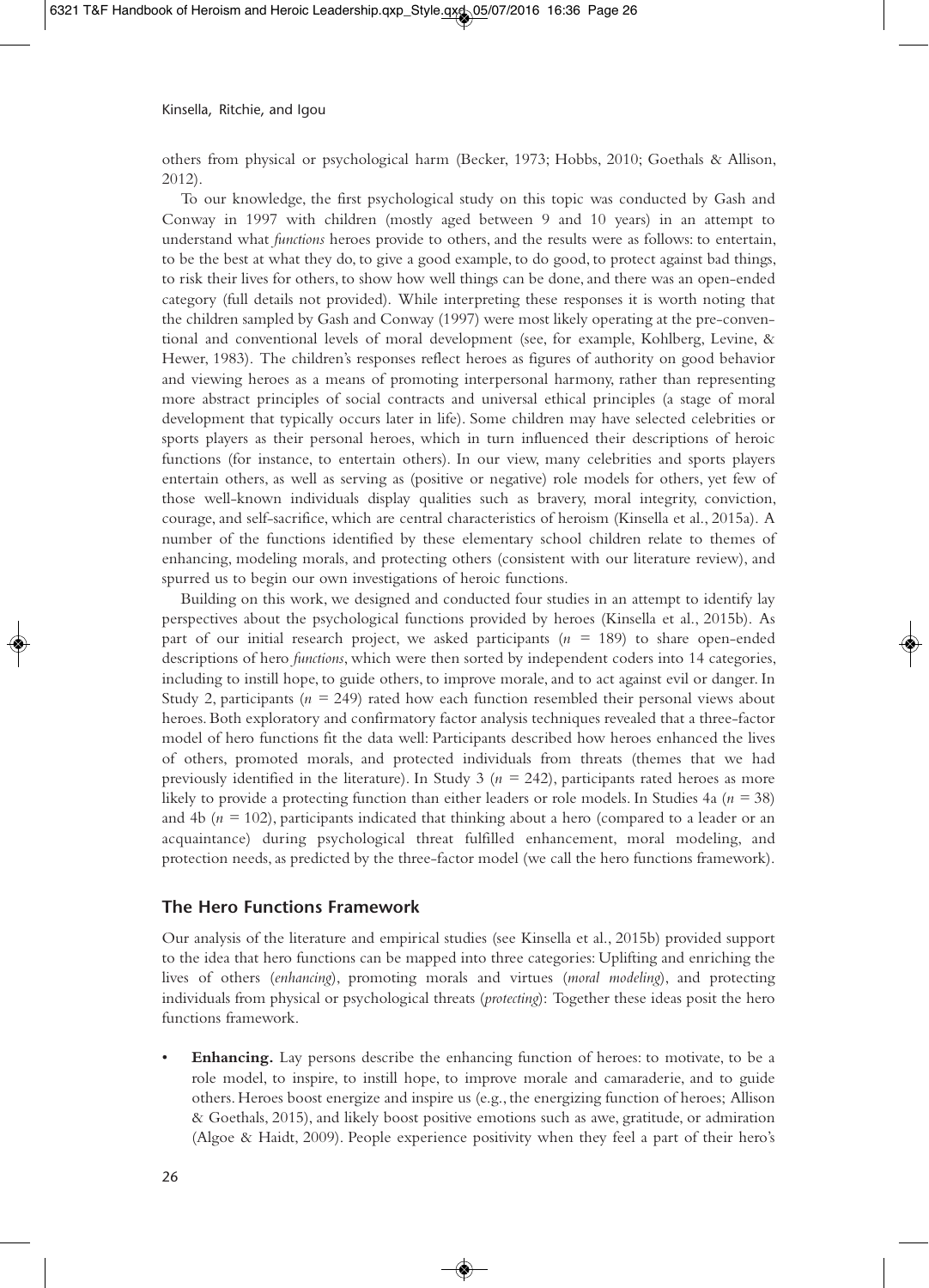exceptional accomplishments (Allison & Goethals, 2011) and while basking in their reflected glory (Cialdini, 2007). Heroes raise awareness of ought selves and ideal selves (Klapp, 1969), perhaps occasionally motivating individuals toward being a better person.

• **Moral modeling.** We noted previously that previous hero definitions describe them as modeling the values and virtues of society (Carlyle, 1840) and acting as comparison targets for the masses (Pretzinger, 1976), consistent with the moral modeling function of heroes. Heroes impart wisdom by supplying mental models or scripts for how one could, or should, lead one's life (epistemic function of heroes; Allison & Goethals, 2015), as well as helping people to understand the norms and values within society (Erikson, 1977; Cohen, 1993). Heroes prompt people to do what they can for those who need help (Flescher, 2003). Heroes are moral exemplars and although it may not be realistic to imitate heroes that show moral fortitude, but the encounter may trigger a moment of reflection where the individual questions their moral decision-making and behaviors, avoiding moral complacency (Flescher, 2003).

• **Protecting.** Consistent with the etymology of the word, heroes are protectors (Becker & Eagly, 2004) and our research suggests that heroic functions reflect this theme: protecting, doing what no one else will, helping, saving, guiding, and acting against evil or danger (Kinsella et al., 2015b). Some philosophers and psychologists have alluded to the idea that heroes protect against threats to perceptions about one's own meaning or purpose in life. For example, Hobbs (2010) suggested that heroes offer resources to adults who feel dejected. Heroes who represent cultural values and norms may also serve as a resource for dealing with threats to uncertainty, meaning, or other existential dilemmas (Becker, 1973).

The hero functions framework organizes existing information about hero functions,and enables researchers and practitioners to generate hypotheses about the influence of heroes on individuals and groups. The next step is to consider the extent that heroes enhance, protect, and provide moral guidance in a variety of controlled laboratory settings. For instance, researchers could design an intervention where individuals are requested to think, read, or write about a hero every day over time and monitor changes in their levels of enhancement (e.g., using measures of positive affect, motivation, inspiration), moral guidance (e.g., using measures of ethics and integrity, moral decision making), and protection (e.g., using measures of depression, anxiety, meaningfulness, perceived control, and mortality salience) over time. Besides analyzing the effectiveness of heroes in providing these functions, the extent that heroes affect people in everyday life is an interesting point of inquiry for future researchers.

In Allison and Goethals' (2013) taxonomy of heroes, transparent heroes are the "nurturers" of society: heroic individuals who appear in the roles of nurses, teachers, coaches, and mentors who each guide us somehow and aim to clarify how we heal, learn, succeed, and be good persons and citizens. Their contributions tend to go unrecognized and remain unsung because nurturing & enhancing activities are less newsworthy than the more glamorous & attention-grabbing protecting activities. Future research might conduct careful analyses using these complementary frameworks about which type of heroes (e.g., transitory heroes, traditional heroes, transparent heroes) provide greater enhancing, moral modeling and protecting functions, and whether these hypothesized effects differ by individuals (e.g., strength of identification with hero, perceived similarity to hero) and differ by groups (e.g., shared group membership, identification with group represented by hero). If this distinction of hero-intervention is supported empirically, the model could applied to school curricula, psychotherapy, rehabilitation and elsewhere. More broadly, future researchers may opt to study the role of heroic individuals and how their stories communicate moral messages within a given culture.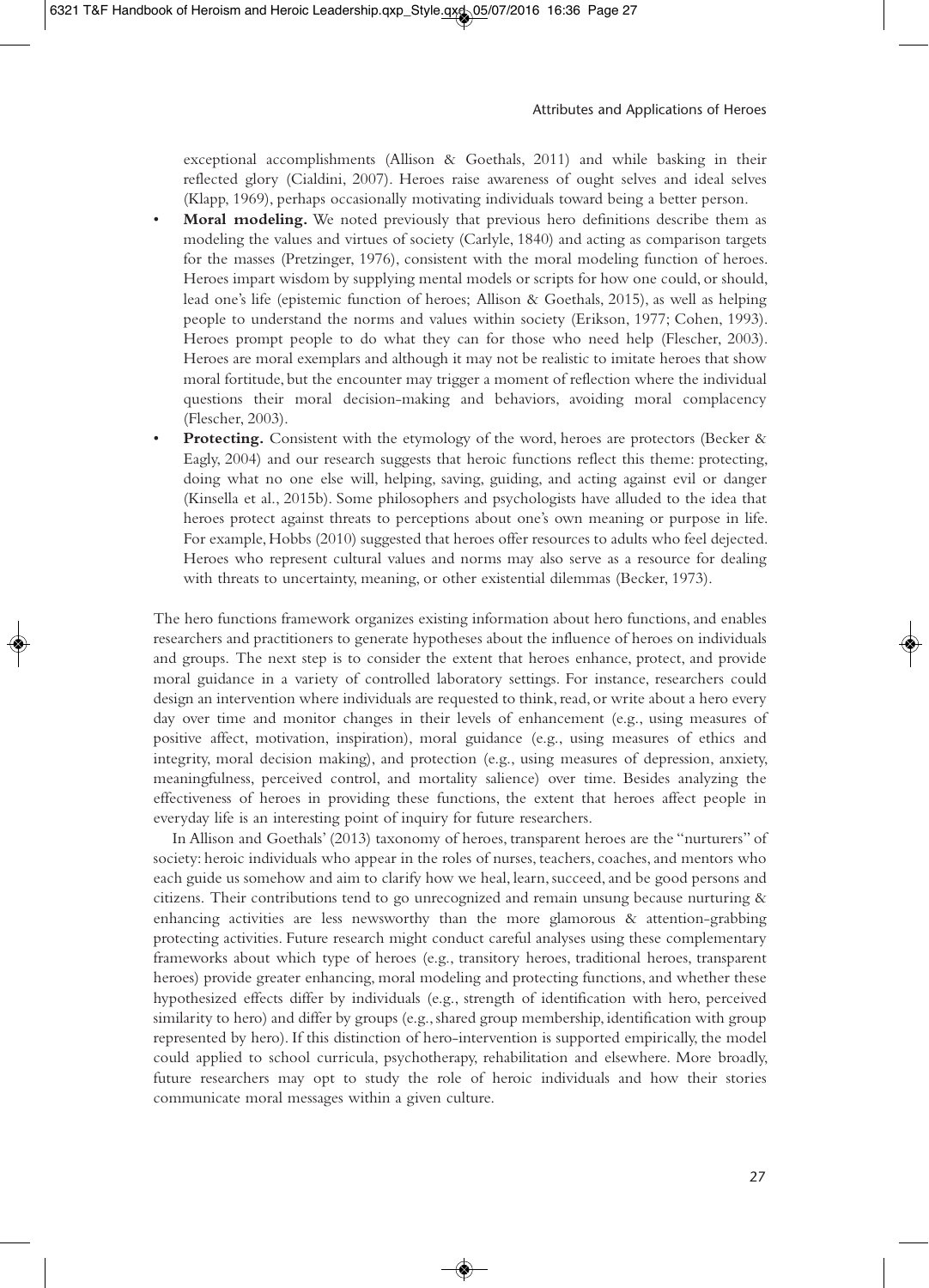# **Heroism Research: Some Questions**

Building on these findings, there are many opportunities for interesting and useful research and applications about heroes. For instance, there is a need for more global cross-cultural research on heroism, and a closer examination of the vicissitudes of the Western bias in heroism research. In the past and occasionally in the present, the term hero was synonymous with the masculine and masculinity, generally. An important direction for future research is to clarify the extent that gender bias impacts upon how researchers perceive hero concepts, measures, and applications. Heroism research remains a nascent discipline and as such it can be difficult to determine how to priorities research resources when so many avenues are unexplored. Next, we outline three areas of research that we believe should be prioritized.

# *Individual Differences and Hero Identification*

One study found that people who rated themselves higher on integrity also chose heroes who were characterized by principled commitment, authenticity, beneficence towards others, nonself-absorption, and spirituality (Schlenker, Weigold, & Schlenker, 2008). The authors adopted the following definition: integrity is the steadfast adherence to a strict moral or ethical code (taken from the *American Heritage Dictionary*).People who self-reported with lower integrity (e.g., putting profits over telling the truth, willing to compromise principles for possible gain) evaluated their hero as intelligent, likeable, and similar to them. The authors concluded that the people with higher (vs. lower) levels of integrity use different criteria to judge the actions of others and decide whom to admire. Furthermore, when asked to judge the behavior of a central character, participants who were higher on integrity were guided by principles (ethical/notethical) rather than the outcome (successful/not-successful).

These findings suggest that people who claim greater commitment to ethical principles are more likely to admire heroes with similarly high standards for integrity and values, even if the hero's efforts are not objectively successful. Also, the authors proposed that people with heroes who model high moral standards are more likely to adopt their hero's ethical ideologies and emulate the hero's behavior. Further research needs to be carefully designed to assess the extent that individual differences influences judgments about heroic figures, and also, the extent that hero identification may actually influence judgments about the self.

Indeed, humility varies from person to person: some individuals may feel humble more often than others. Humility includes an understanding of oneself through awareness of personal identities, strengths and limitations, as well as perspective of the self's relationship with others (Nielsen, Marrone, & Slay, 2010). Humility enables a realistic assessment of one's strengths and weaknesses (Ryan, 1983). Heroes often deny their own heroic status, saying they just did what needed to be done or did what anyone would do in that situation, modeling humility (e.g., Worthington, 2007; heroes of humility). In our own research, humility is one of the defining characteristics of heroism (Kinsella et al., 2015a).

Furthermore, we believe that encounters with heroes who display extraordinary behaviors sometimes induce humility in onlookers. Humble individuals may seek out heroes in order to experience humility. For others, encounters with heroes are likely to provoke a humble state, at least temporarily. When experiencing humility as a result of a heroic encounter the individual may be more likely to get an accurate sense of self (instigating a period of self-focus; Bryant & Veroff, 2007) than they would experience in their usual daily lives without a heroic encounter. This shift of perspective may help to motivate the individual towards personal goals and make people aware of what they need to do to achieve their own success. Future research could consider the match and associations between types of heroes and individual preference for heroes, and hero effectiveness as a function of the match.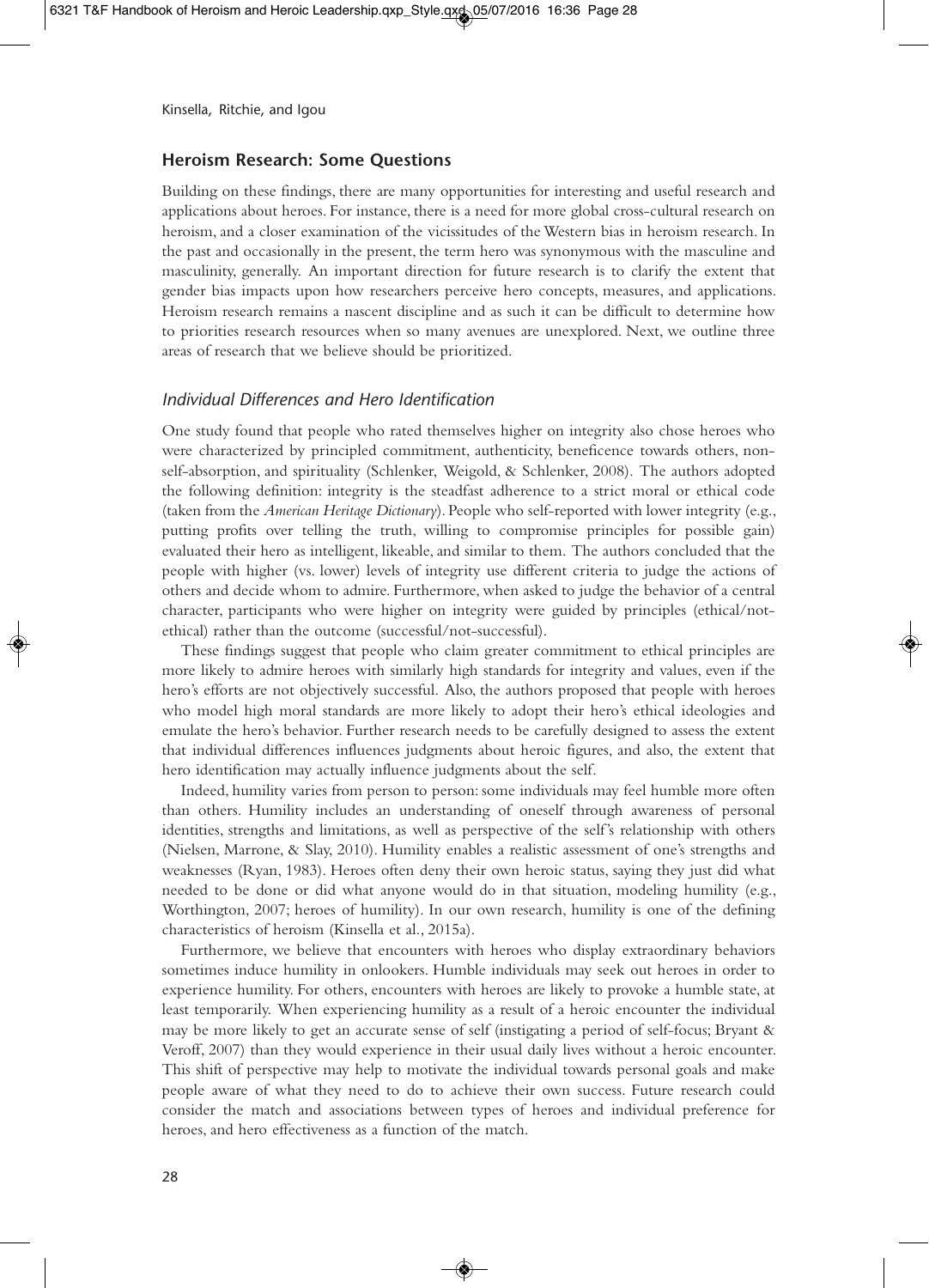# *Self-Discrepancies and Regulatory Focus*

Mark Twain (1835–1910) famously claimed, "If everybody was satisfied with himself, there would be no heroes," expressing unfulfilled needs that are projected onto others. The idea of regulatory foci has origins in self-discrepancy theory (Higgins, 1987) which suggests that during a person's life, self-guides (ideal or ought) are formed and provide the basis for self-assessment. One's own ought self may tend to represent the duties and obligations that a person feels that they should be going in the present. A discrepancy between one's actual self and ought self sometimes results in negative, self-focused affect is likely to ensue (rumination, anxiety). Conceptualizations of the ideal self tend to be associated with the achievements and aspirations of the individual. When a discrepancy between actual and ideal self occurs, a person will experience a sense of loss, such as rumination, depression and disappointment. Heroes may remind some individuals about an ideal self or an "ought self," motivating us to keep striving to pursue personal goals.

For instance, according to regulatory focus theory (Higgins, 1987) individuals are typically driven to strive towards making good things happen, maximizing gains (promotion focus) or to avoid opportunities for negative events to occur, minimizing threats (prevention focus). These two orientations influence the behaviors, emotions, cognitions, and preferences of individuals and may also provide a useful lens for examining people's identification with heroes. For example, individuals with a promotion-focus may be more attracted to heroes who show attributes that are similar to their ideal self. Promotion-focused individuals are concerned with values, ideals, goals, which in turn could provoke associations with accomplishment, advancement,and nurturance; however, individuals with prevention-focus may be more likely to choose a hero that reduces the discrepancy between ought and actual self—such heroes are likely to represent safety, security, duties, and obligations.

### *Heroic Influence: A Case of Upward Social Comparison?*

Social comparison theory (Festinger, 1954) suggests that individuals often look to other individuals as a reference for comparing one's own behavior. Downward social comparisons involve comparing the self to a person who is considered worse than one's self on some attribute. Upward social comparison, on the other hand, involves comparing oneself to someone else whose abilities and attributes are better than one's self. It is often through upward social comparisons that individuals improve themselves and learn how to perform like those who are more knowledgeable, skilled or experienced (Butler, 1992; Helgeson & Mickelson, 1995; Taylor, Neter, & Wayment, 1995; Wood, 1989).

Self-improvement is one of the four central processes, along with self-enhancement, selfassessment, and self-verification, each part of the self-system, operating together to promote well-being and social functioning (Sedikides & Strube, 1997; Gaertner, Sedikides, & Cai, 2012). People actively pursue upward social comparisons when pursuing self-improvement goals. For instance, dieters have placed images of thinner individuals on the refrigerator to remember dietary goals and desired changes (Helgeson & Taylor, 1993). The decision to actively seek upward social comparisons occurs when the available comparison provides important learning benefits in relation to motives. In such circumstances, exposure to successful others (including heroes), can be motivational, inspiring, and mood elevating (Taylor & Lobel, 1989). Social comparisons must be "cognitively digested, actively worked on, and made sense of" (Collins, 1996, p. 66) and in doing so, the individual can consciously prevent upward social comparisons from hurting evaluations about the self. For example, one might expect that social comparisons with heroes might result in feeling bad about the self (e.g., "I could never go through the hardship encountered by Aung San Suu Kyi in her pursuit of democracy in Burma") or perhaps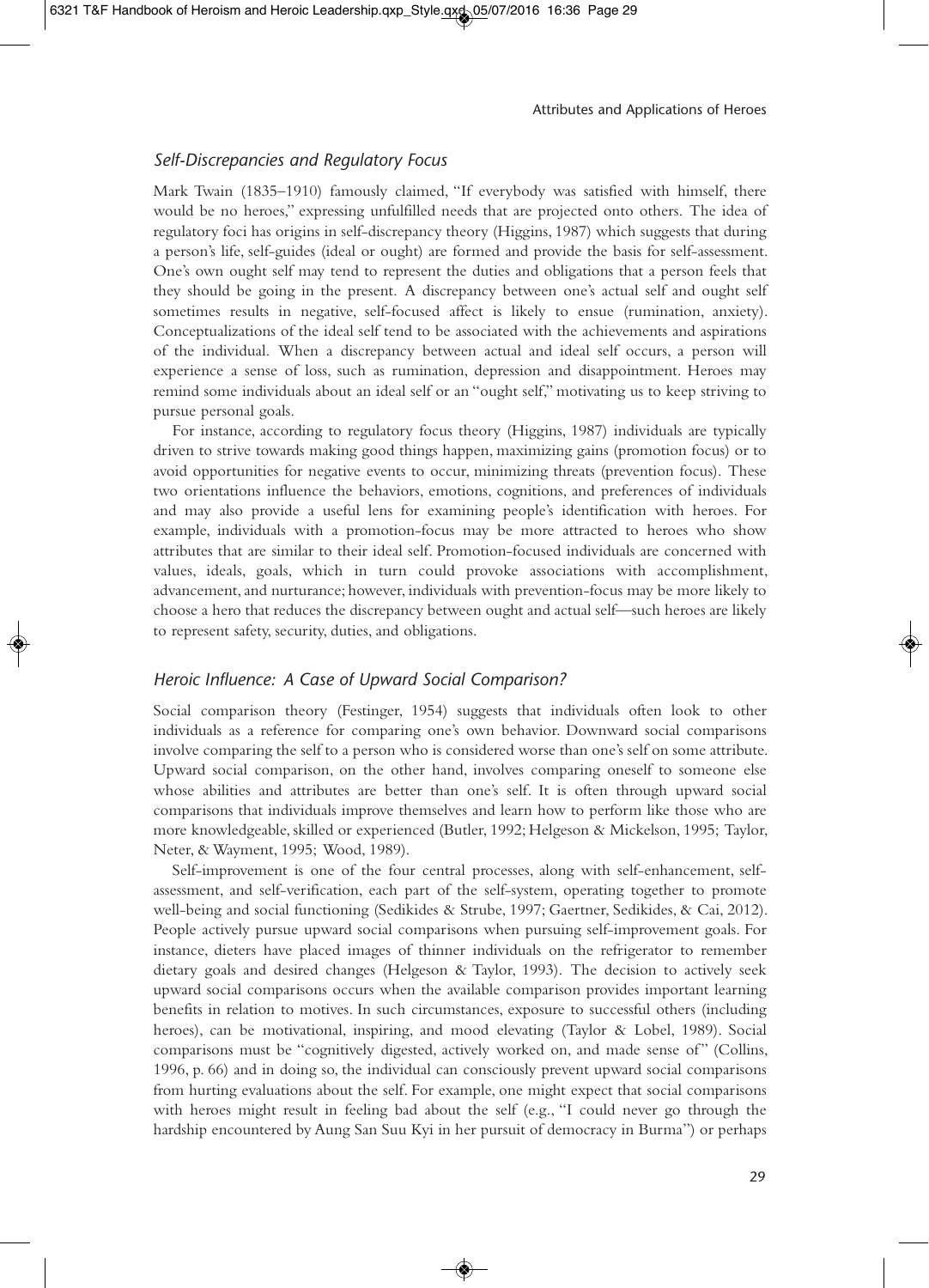instead one decides to feel inspired by her efforts and decide to show more courage and determination modestly in one's own daily life.

Additional research will need to uncover the extent to which the positive influence of heroes can be explained by contemporary ideas about social comparisons. Key factors, such as personal relevance, closeness to the self (Tesser, 1988), shared social identity, and individual differences need to be carefully assessed. Our observations suggest that heroes may sometimes trigger a period of self-focus and self-improvement goals, but at other times heroes trigger an outward focus, where the individual is more concerned with others than the self (world-focused; Bryant &Veroff, 2007); however, this has not been investigated empirically.

### **Heroes Applied: Some Examples**

As much of the previous sections have focused on theory and the conceptualization of heroic attributes, the aim of the next section is to focus on the pragmatic and usefulness of heroism research, particularly the many functions that heroic individuals provide to others. There are numerous examples of practical applications for heroes in health, education, rehabilitation and organizational settings.

# *Heroes for Health, Wellbeing, and Rehabilitation*

Given the multiple positive psychological benefits that people can gain from interacting with and thinking about heroes, there is great potential to create interventions that promote positive emotions, well-being, growth, creativity,and social connections. Indeed, studies have shown that failing to adequately cope with stressful life events contributes to a variety of clinical disorders (Kross, Davidson, Weber, & Ochsner, 2009) and impedes subjective well-being (Ritchie, Sedikides, Wildschut, Arndt, & Gidron, 2011). Knowledge about the ways in which people use heroes to self-regulate (e.g., using a personal hero as a metaphor to help a client to make links between values, goals, and behaviors) may be important for people who work in mental healthcare, such as psychotherapists. Broadly, the findings from the present research could be used to inform clinical therapists and those who work in mental healthcare, such as to refine psychological interventions that aim to decrease personal negativity and also promote psychological well-being and positive affect.

For instance, broad-minded affective coping (BMAC; Tarrier, 2010) is a technique that builds on Fredrickson's (1998) broaden-and-build theory. The BMAC approach aims to promote positive emotions by prompting individuals to recall positive autobiographical memories for their own lives. Even brief, transient experiences of positive emotions have been found to increase resilience (measured one month later), suggesting a role for clinical interventions that foster positive affect. An adapted BMAC technique would focus specifically on those autobiographical memories that involve encounters with heroic persons. Such positive memorial activity may prompt individuals to feel a greater sense of protection (from negative feelings), and enhancement of positivity towards self and humanity, in addition to positive affect, generally.

Another approach, appreciative inquiry (e.g., Johnson & Leavitt, 2001; Martinetz, 2002), encourages individuals, organizations, or communities to contemplate and extend their most effective behaviors or practices rather than dwelling on the problems. The aim of this technique is to focus on the stories, metaphors, or symbols that inspire hope, change, purpose, joy, camaraderie, compassion,and innovation (e.g., Fitzgerald,Murrell,& Miller, 2003). Such aims are associated closely to the characteristics and functions of heroic influences. Appreciative inquiry opposes other approaches that focus on problems and difficulties; indeed, negative foci can reduce motivation and persistence (e.g., Whitney, 1998). Extending appreciative inquiry further, individuals could be asked to contemplate heroic qualities or actions that they have witnessed in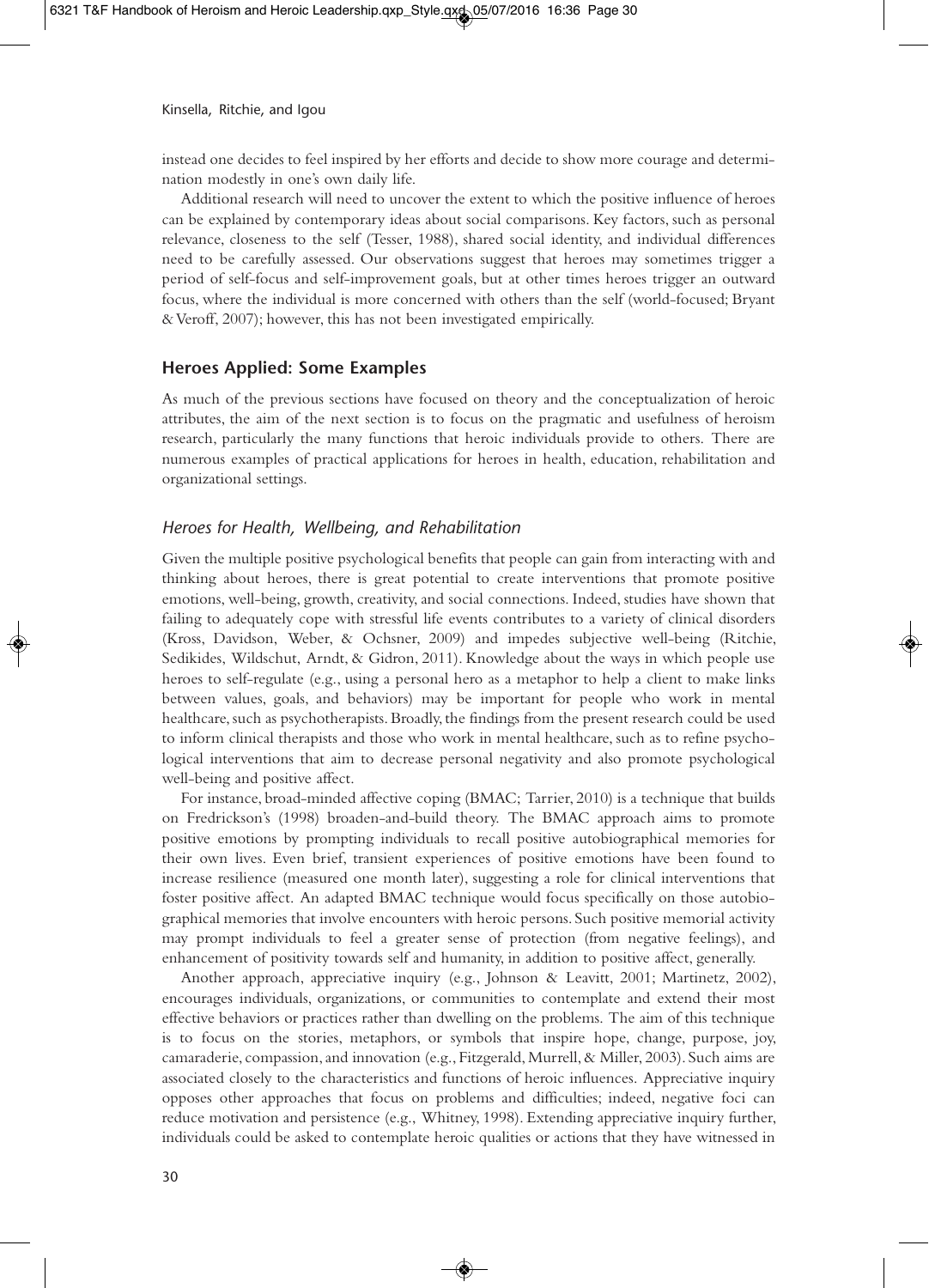others or in themselves, and then share these observations with others. Individuals or groups work together to formulate plans to utilize, share, and remember these uplifting initiatives and practices. For instance, initiatives that promote gratitude promote positive emotions and psychological well-being (e.g., Seligman, Steen, Park, & Peterson, 2005). As a personal development exercise,a person might write a letter of gratitude to each of the heroic people who have entered their lives. Such expressive writing may increase gratitude, which promotes emotion regulation (e.g., Pennebaker & Chung, 2011) and ultimately could boost psychological well-being.

Metaphoric identity mapping (MIM; Ylvisaker, McPherson, Kayes, & Pellett, 2008) is an approach to identity construction and goal setting that draws up theories of possible selves (Markus & Nurius, 1986), metaphors, and interacting cognitive subsystems (Barnard, 1985). This approach was designed to help survivors of acquired brain injury (ABI), such that individuals with brain injuries could construct a new sense of identity, in part, by identifying a hero that unifies the self and offers a sense of emotional power to their strong characteristics, and opens up action strategies associated with the identity schema (Ylvisaker et al., 2008). The action strategies purportedly identify meaningful and realistic goals, overcome resistance and other obstacles that the individual is struggling with. One advantage of MIM is that the heroic metaphor unites the elements of a person's cognitive representation of the self into an organized unit of thought (e.g., hero, symbol, metaphor), helping them to effectively encode and retrieve this information in memory.

# *Heroes for Education and Socio-Cultural Change*

In educational settings, heroes can inspire, motivate, and offer moral guidance to students of all ages. For instance, the Hero Construction Company (www.heroconstruction.org) and the Heroic Imagination Project (http://heroicimagination.org) offer classroom presentations, educational modules, and large group assemblies that convey stories, images, and interactive discussion about heroes. These initiatives aims to convince young students that they too are "heroes in waiting" and that they have the potential to behave heroically—showing bravery, selfsacrifice, moral integrity—when the situation arises. Teaching students and teachers about the characteristics of heroes and sharing examples of heroic behavior may help them to increase awareness of heroism. Images, videos, classroom discussions, keywords or quotes (i.e., environmental cues) could be strategically placed around the immediate and virtual learning environments. New creative initiatives in schools, colleges, and universities could be designed in an effort to promote and celebrate heroic behaviors. Given our research findings that indicate that heroes can sometimes provide many social and psychological benefits, it seems reasonable to encourage faculty, teachers, educators, instructors, and students to identify and learn about heroes.

On a related note, the explicit instruction about the bystander effect, groupthink, and other social psychological phenomena that result in poor decision-making could increase the likelihood that individuals take action to intervene, to prevent potential malfeasance and even thwart disaster. If heroes characterize virtuous traits such as strength, bravery, integrity, doing what no-one else will, protecting others, and showing leadership qualities, then such qualities are worthy of modelling to our young people. Furthermore, action research (Lewin, 1946) or participatory action research on specific hero-related topics (e.g., speaking out against bullying, speaking out against wrong-going) could be useful, such as educating children about relevant skills for solving real-life problems.

Historically, heroes have played an important role in inter-group conflict scenarios, particularly those involving racial, political, and religious tensions. Heroic figures, such as Martin Luther King, Rosa Parks, Mahatma Gandhi, Aung San Suu Kyi, and Nelson Mandela, have each been instrumental in influencing conflict scenarios. Indeed,a variety of heroes may be powerful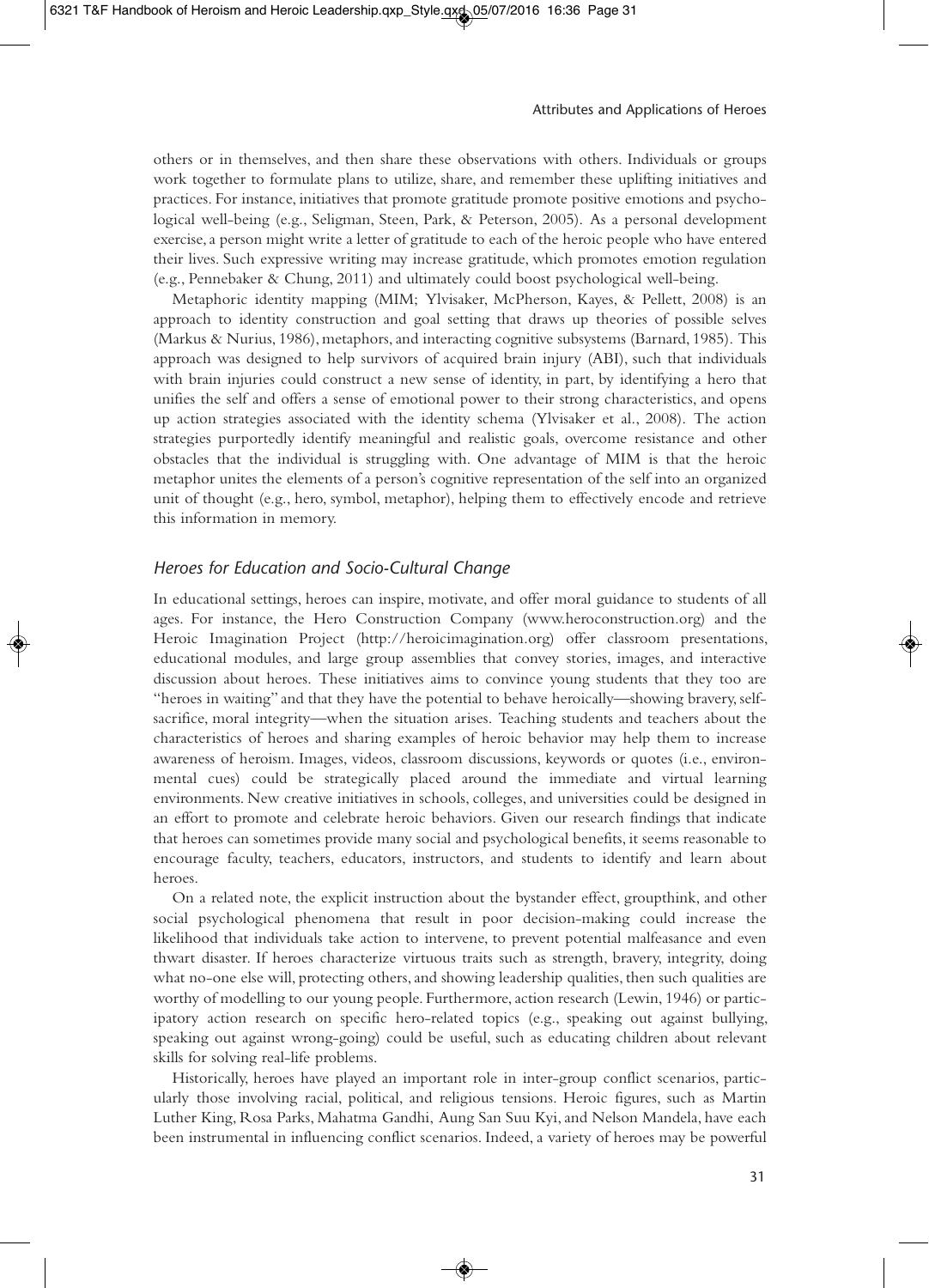and influential in different types of public crises and across historical eras (see Klapp, 1969). Perhaps learning from the past, we could assess what heroes are needed to reduce tension between groups and increase co-operation. There are heroic figures of the past that seemed useful; however, more research is needed to elucidate how historical heroes can influence the present and the future.

## **Conclusions**

Heroes exemplify rare agentic and moral virtues. Heroes can be spatio-temporally remote, even dead,and yet these figures continue to influence the lives of others. Despite the power of heroic figures to act as a positive and everyday source of influence, heroes are currently an underused resource in health, education, and rehabilitation settings. In this chapter, we examined the literature and recent research, considered the practical and theoretical implications for understanding heroes and their influences on individuals, and we suggested ways to use this information to create new hero initiatives. We are honored to be part of the growing collective of researchers who are passionate about the empirical study of heroism, and hope that our chapter will inspire other researchers to continue this exciting advancement of ideas and practices. We hope that this chapter will provoke self-reflection among readers, regarding their own potential for heroic behavior and ability to recognize and celebrate in the heroic behavior that exists around them:"Wishing for heroism and the spectacle of human nature on the rack, I had never noticed the great fields of heroism lying round about me, I had failed to see it present and alive" (James, 1899).

# **References**

- Algoe, S., & Haidt, J. (2009). Witnessing excellence in action: The other-praising emotions of elevation, admiration, and gratitude. *Journal of Positive Psychology*, *4*, 105–127. doi: 10.1080/17439760802650519
- Allison, S. T., & Goethals, G. R. (2011). *Heroes:What they do and why we need them*. New York: Oxford University Press.
- Allison, S. T., & Goethals, G. R. (2013). *Heroic leadership:An influence taxonomy of 100 exceptional individuals*. Abingdon: Routledge.

Allison, S. T., & Goethals, G. R. (2015) Hero worship: The elevation of the human spirit. *Journal for the Theory of Social Behaviour*. doi: 10.1111/jtsb.12094.

Barnard, P. (1985). Interacting cognitive subsystems: A psycholinguistic approach to short-term memory. In A.Ellis (ed.),*Progress in the Psychology of Language* (pp. 197–258).Hove,UK:Lawrence ErlbaumAssociates Ltd.

Becker, E. (1973). *The denial of death*. NewYork: Simon & Schuster.

Becker, S. W., & Eagly, A. H. (2004). The heroism of men and women. *American Psychologist*, *59*, 163–178. doi: 10.1037/0003-066X.59.3.163

Boorstin, D. J. (1987). *The image:A guide to pseudo-events in America*. NewYork: Vintage Books.

Bryant, F. B., &Veroff, J. (2007). *Savoring:A new model of positive experience*. Mahwah, NJ: Lawrence Erlbaum Associates.

Butler, R. (1992). What young people want to know when: Effects of mastery and ability goals on interest in different kinds of social comparisons. *Journal of Personality and Social Psychology*, *62*, 934–943.

Campbell, J. (1949). *The hero with a thousand faces*. Princeton, NJ: Princeton University Press.

Carlyle, T. (1840). *On heroes, hero-worship and the heroic in history*. London: Chapman & Hall.

Carré, J. M., McCormick, C. M., & Mondloch, C. J. (2009). Facial structure is a reliable cue of aggressive behaviour. *Psychological Science*, *20*, 1194–1198. doi: 10.1111/j.1467-9280.2009.02423.x.

Caughey, J. L. (1984). *Imaginary social worlds:A cultural approach*. Lincoln, NE: University of Nebraska Press.

Chemers, M. M. (2001). Leadership effectiveness: An integrative review. In M.A. Hogg & R.S. Tindale (eds), *Blackwell handbook of social psychology: Group processes* (pp. 376–399). Oxford, UK: Blackwell.

Cialdini, R. B. (2007). *Influence:The psychology of persuasion*. NewYork: Collins.

Cohen, S. (1993). Lessons in moral behaviour: A few heroes. *Childhood Education* (Spring), 168–170.

Collins, R. L. (1996). For better or worse: The impact of upward social comparison on self-evaluations. *Psychological Bulletin, 119*, 56–69. doi: 10.1037/0033-2909.119.1.51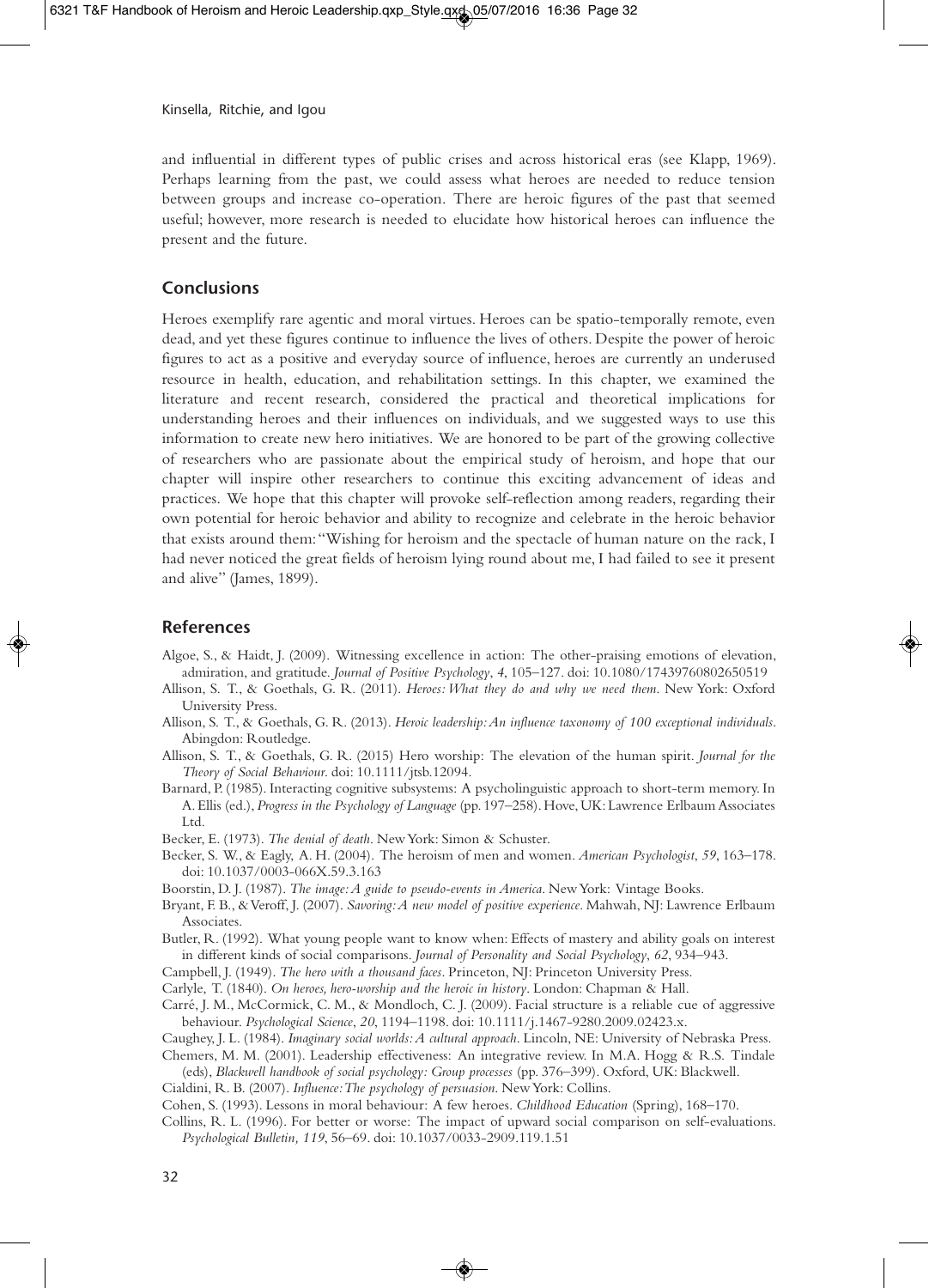- Cronbach, L.J.,& Meehl, P.E (1955).Construct validity in psychological tests. *Psychological Bulletin*, *52*, 281– 302.
- Cuddy, A. J. C., Glick, P., & Beninger, A. (2011). The dynamics of warmth and competence judgements, and their outcomes in organisations. *Research in Organizational Behaviour*, *31*, 73–98. doi: 10.1016/j.riob.2011.10.004
- Dion, K. K., Berscheid, E. & Walster, E. (1972). What is beautiful is good. *Journal of Personal and Social Psychology*, *24*, 285–290.
- Erikson, E. H. (1977). *Toys and reasons: Stages in the ritualization of experience*. London, UK: Marion Boyars. Eco, U. (2004). *On beauty:A history of aWestern idea*. London: Secker & Warburg.
- Festinger, L. (1954). A theory of social comparison processes. *Human Relations*, *7*, 117–140. doi: 10.1177/001872675400700202
- Fiske, S. T., Cuddy, A. J. C., & Glick, P. (2006). Universal dimensions of social cognition: warmth and competence. *Trends in Cognitive Science*, *11*(2), 77–83.
- Fiske, S. T., Xu, J., Cuddy, A. J. C., & Glick, P. (1999). (Dis)respecting versus (dis)liking: Status and interdependence predict ambivalent stereotypes of competence and warmth. *Journal of Social Issues*, *55*, 473–489.
- Fitzgerald, S. P., Murrell, K. L., & Miller, M. G. (2003). Appreciative inquiry: Accentuating the positive. *Business Strategy Review*, *14*, 5–7.
- Flescher, A. M. (2003). *Heroes, saints, and ordinary morality*. Washington, DC: Georgetown University Press.

Franco, Z., Blau, K., & Zimbardo, P. (2011). Heroism: A conceptual analysis and differentiation between heroic action and altruism. *Review of General Psychology*, *5*(2), 99–113. doi: 10.1037/a0022672

- Fredrickson, B. L. (1998). What good are positive emotions? *Review of General Psychology*, *2*, 300–319. doi: 10.1037/1089-2680.2.3.300
- Früchtl, J. (2009). *The impertinent self:A heroic history of modernity*. Stanford, CA: Stanford University Press.
- Gaertner, L., Sedikides, C., & Cai, H. (2012). Wanting to be great and better but not average: On the pancultural desire for self-enhancing and self-improving feedback.*Journal of Cross-Cultural Psychology*, *43*, 521–526. doi: 10.1177/0022022112438399
- Gash, H., & Conway, P. (1997). Images of heroes and heroines: How stable? *Journal of Applied Developmental Psychology*, *18*, 349–372. doi: 10.1016/S0193-3973(97)80005-6
- Gill, C. (1996). *Personality in Greek epic, tragedy and philosophy:The self in dialogue*. Oxford, UK: Clarendon Press.
- Glazer, M. P., & Glazer, P. M. (1999). On the trail of courageous behavior. *Sociological Inquiry*, 69, 276–295. doi: 10.1111/j.1475-682X.1999.tb00503.x
- Goethals, G. R., & Allison, S. T. (2012). Making heroes: The construction of courage, competence and virtue. *Advances in Experimental Social Psychology*, *46*, 183–235. doi: 10.1016/B978-0-12-394281-4.00004-0
- Gregg, A. P., Hart, C. M., Sedikides, C., & Kumashiro, M. (2008). Everyday conceptions of modesty: A prototype analysis. *Personality and Social Psychology Bulletin*, *34*, 978–992. doi: 10.1177/ 0146167208316734
- Hassebrauck, M. (1997). Cognitions of relationship quality: A prototype analysis of their structure and consequences. *Personal Relationships*, *4*, 163–186. doi: 10.1111/j.1475-6811.1997.tb00137

Hegel, G. W. F. (1801/1975). *Aesthetics: Lectures on fine art.* Oxford, UK: Clarendon Press.

Helgeson, V. S., & Mickelson, K. D. (1995). Motives for social comparison. *Personality and Social Psychology Bulletin, 21*, 1200–1209.

Helgeson, V. S., & Taylor, S. E. (1993). Social comparisons and adjustment among cardiac patients*. Journal of Applied Social Psychology*, *23*, 1171–1185.

Higgins, E. T. (1987). Self-discrepancy: A theory relating self and affect. *Psychological Review*, *94*, 319–340.

Hobbs, A. (2010). Heroes and heroism [radio broadcast]. In J. Cook (Producer), *Free thinking festival* (November 8). Gateshead, UK: BBC Radio 3. Retrieved from www.bbc.co.uk.

James, W. (1899). *Talks to teachers on psychology:And to students on some of life's ideals*. NewYork: Henry Holt & Company.

Johnson, G., & Leavitt, W. (2001). Building on success: Transforming organizations through an appreciative inquiry. *Public Personnel Management*, *30*, 129–136.

- Jones, A., & Crandall, R. (1986). Validation of a short index of self-actualization. *Personality and Social Psychology Bulletin*, *12*, 63–73.
- Jung, C. G. (1969). *Collected works of C. G. Jung:Archetypes and the collective unconscious* (Vol. 9). Princeton, NJ: Princeton University.
- Keltner, D., & Haidt, J. (2003). Approaching awe: A moral, spiritual, and aesthetic emotion. *Cognition and Emotion*, *17*, 297–314. doi: 10.1080/02699930302297
- Kinsella, E. L., Ritchie, T. D., & Igou, E. R. (2015a). Zeroing in on heroes: A prototype analysis of hero features. *Journal of Personality and Social Psychology*, 108, 114–127. doi: 10.1037/a0038463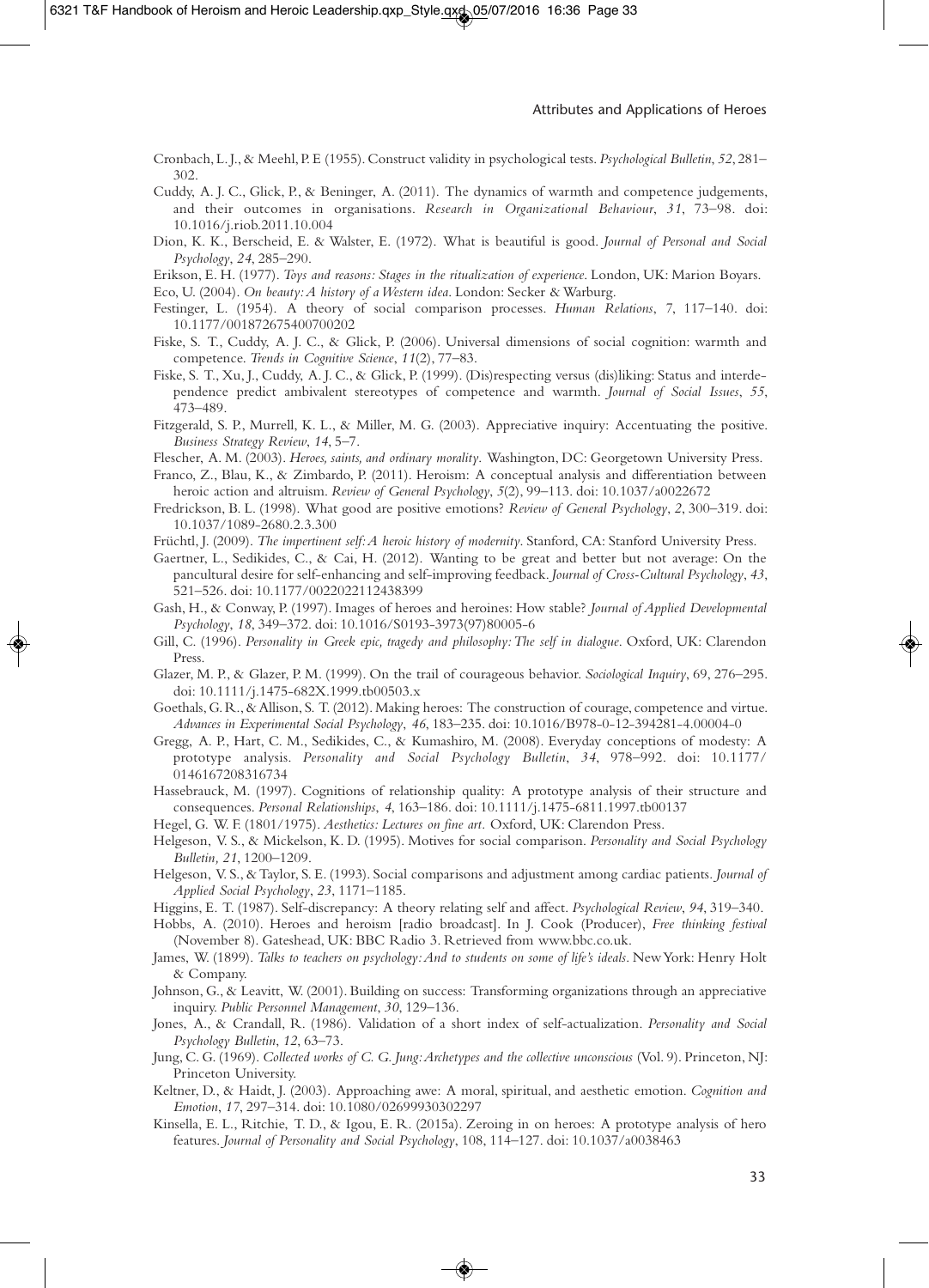- Kinsella, E. L., Ritchie, T. D., & Igou, E. R. (2015b). Lay perspectives on the social and psychological functions of heroes. *Frontiers in Psychology*, *6*, 130. doi: 10.3389/fpsyg.2015.00130
- Klapp, O. E. (1954). Heroes, villains and fools, as agents of social control. American Sociological Review, 19, 56– 62. doi: 10.2307/2088173
- Klapp, O. E. (1969). *Collective search for identity*. NewYork: Holt, Rinehart, & Winston.
- Klein, H., & Shiffman,K. S. (2006). Messages about physical attractiveness in animated cartoons. *Body Image*, *3*, 353–363.
- Kohlberg, L., Levine, C., & Hewer, A. (1983). *Moral stages:A current formulation and a response to critics.* Basel, NY: Karger.

Kross, E., Davidson, M., Weber, J., & Ochsner K. (2009). Coping with emotions past: The neural bases of regulating affect associated with negative autobiographical memories. *Biological Psychiatry*, *65*, 361–366. Lakoff, G., & Johnson, M. (2003). *Metaphors we live by* (2nd ed.). Chicago, IL: University of Chicago Press.

Landau, M. J., Vess, M., Arndt, J., Rothschild, Z. K., Sullivan, D., & Atchley, R. A. (2011). Embodied metaphor and the "true" self: Priming entity expansion and protection influences intrinsic selfexpressions in self-perceptions and interpersonal behavior. *Journal of Experimental Social Psychology*, *47*, 79–87.

- Lewin, K. (1946). Action research and minority problems. *Journal of Social Issues*, *2*(4), 34–46.
- Markus, H., & Nurius, P. (1986). Possible selves. *American Psychologist*, *41*, 954–969.
- Martens, J. W. (2005). Definitions and omissions of heroism. *American Psychologist*, *60*, 342–343.
- Martinetz, C. F.(2002). Appreciative Inquiry as an organizational development tool. *Performance Improvement*, *41*, 34–39.
- McAdams, D. P. (2008). Generativity, the redemptive self, and the problem of a "noisy" ego in American life. In H. Wayment, and J. J. Bauer (eds), *Transcending self-interest: Psychological explorations of the quiet ego* (pp. 235–241). Washington, DC: American Psychological Association.
- Nielsen, R., Marrone, J. A., & Slay, H. S. (2010). A new look at humility: Exploring the humility concept and its role in socialized charismatic leadership. *Journal of Leadership & Organizational Studies*, *17*, 33–43.
- Pennebaker, J. W., & Chung, C. K. (2011). Expressive writing and its links to mental and physical health. In H. S. Friedman (ed.), *Oxford handbook of health psychology* (pp. 417–437). New York: Oxford University Press.
- Pretzinger, K. (1976). The American hero: Yesterday and today. *Humboldt Journal of Social Relations*, *4*, 36– 40.
- Ritchie, T. D., Sedikides, C., Wildschut, T., Arndt, J., & Gidron, Y. (2011). Self-concept clarity mediates the relation between stress and subjective well-being. *Self and Identity*, *10*, 493–508. doi: 10.1080/15298868.2010.493066
- Ryan, D. S. (1983). Self-esteem: An operational definition and ethical analysis. *Journal of Psychology and Theology*, *11*, 295–302.
- Schlenker, B. R., Weigold, M. F., & Schlenker, K. A. (2008). What makes a hero? The impact of integrity on admiration and interpersonal judgment. *Journal of Personality*, *76*, 323–355. doi: 10.1111/j.1467- 6494.2007.00488.x
- Schwartz, B. (2009). Barry Schwartz on our loss of wisdom [Video file]. February. Retrieved from www.ted.com.
- Schwartz, J. A., & Schwartz, R. B. (2010). *The wounds that heal: Heroism and human development.* Lanham, MD: University Press of America.
- Sedikides, C., & Strube, M. J. (1997). Self-evaluation: To thine own self be good, to thine own self be sure, to thine own self be true, and to thine own self be better. *Advances in Experimental Social Psychology*, 29, 209–269.
- Seligman, M. E. P., Steen, T., Park, N., & Peterson, C. (2005). Positive psychology progress: Empirical validation of interventions. *American Psychologist*, *60*(5), 410–421.

Shepela, S. T., Cook, J., Horlitz, E., Leal, R., Luciano, S., Lutfy, E., … Warden, E. (1999). Courageous resistance. *Theory and Psychology*, *9*, 787–805. doi: 10.1177/0959354399096004

- Smith, G. J. (1976). An examination of the phenomenon of sports hero worship. *Canadian Journal of Applied Sport Sciences*, *1*, 259–270.
- Stirrat, M., & Perrett, D. I. (2012). Face structure predicts cooperation: men with wider faces are more generous to their in-group when out-group competition is salient. *Psychological Science*, *23*(7), 718–722.
- Sullivan, M. P., & Venter, A. (2005). The hero within: Inclusion of heroes into the self. *Self and Identity*, *4*, 101–111. doi: 10.1080/13576500444000191
- Sullivan, M. P., &Venter, A. (2010). Defining heroes through deductive and inductive investigations. *Journal of Social Psychology*, *150*, 471–484. doi: 10.1080/00224540903366602
- Tarrier, N. (2010). Broad minded affective coping (BMAC): A "positive" CBT approach to facilitating positive emotions. *International Journal of CognitiveTherapy*, *3*, 64–76.